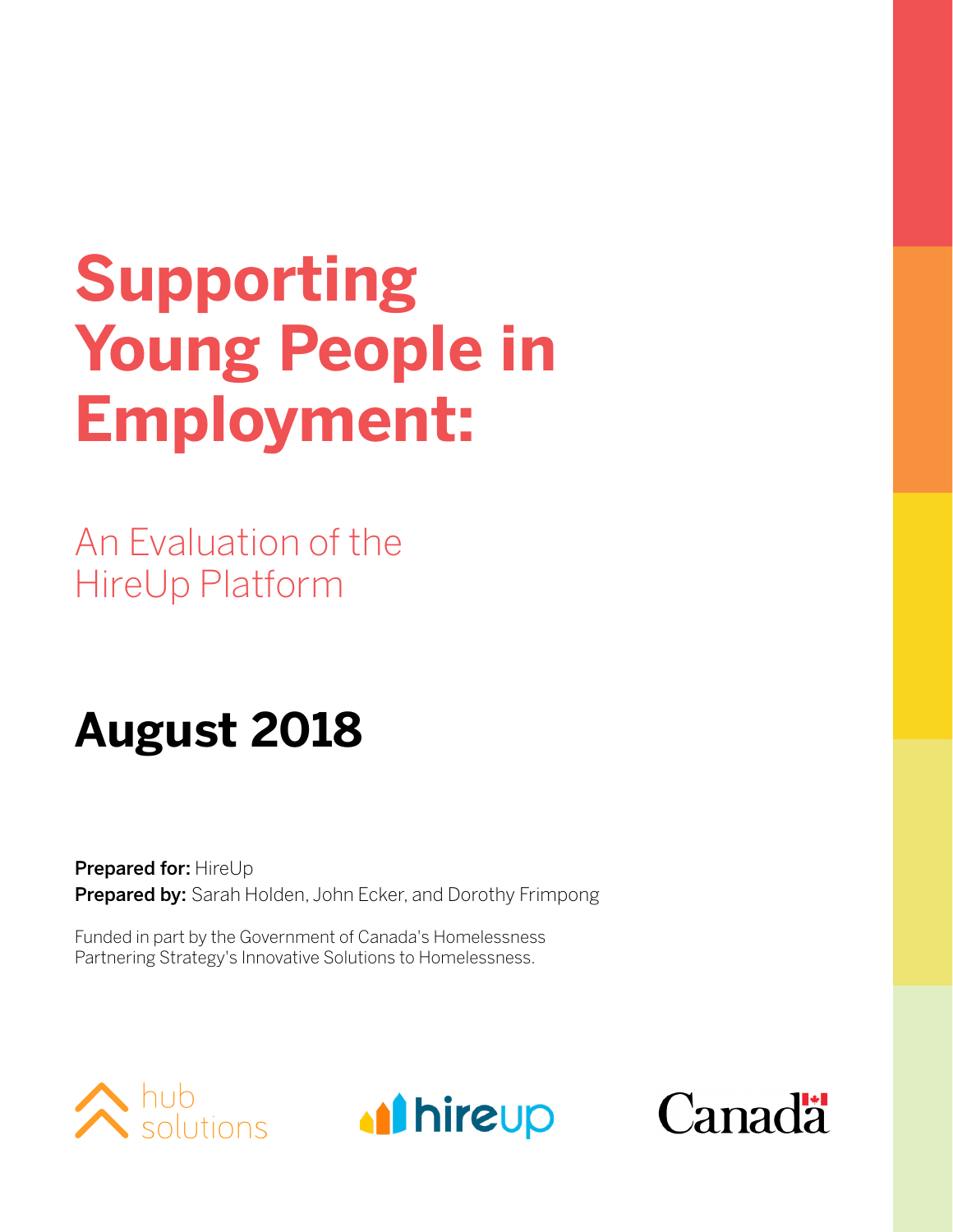### **Acknowledgements**

We would like to thank the participants who shared their stories with us, especially young people with lived experience of homelessness. We would also like to thank the staff at HireUp for allowing us access to their meaningful work. Lastly, we would like to thank Alex Tran (Canadian Observatory on Homelessness) for his assistance with the data analysis.

Hub Solutions is a social enterprise embedded within the Canadian Observatory on Homelessness. Income generated from Hub Solutions fee-for-service work is reinvested into the COH to support research, innovation, policy recommendations and knowledge mobilization.





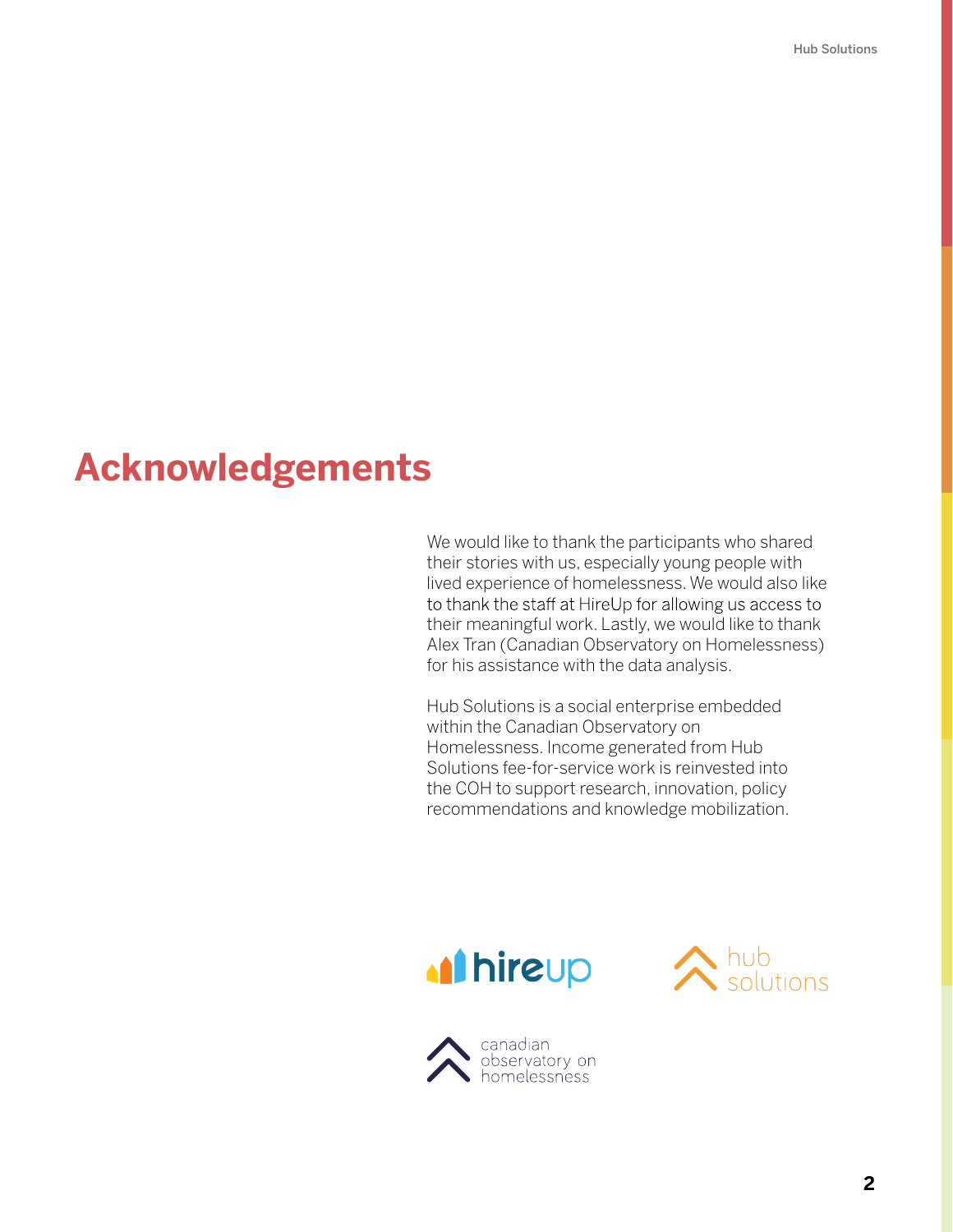# **Executive**  Summary

### WHAT IS HIREUP?

HireUp is an online employment platform designed to assist young people who face barriers in obtaining employment. It is based on three principles:

- 1. **Find:** discover untapped talent through partnerships with Youth Serving Organizations (YSOs) across Canada
- 2. **Hire:** job seekers can apply to opportunities directly online
- 3. **Retain:** job seekers receive up to six months of wrap around supports from partnered community agencies to ensure success in their job

### CONTEXT OF THE EVALUATION

HireUp received funding from the Innovative Solutions to Homelessness (ISH) grant administered by the Homelessness Partnering Strategy, Employment and Social Development Canada, Government of Canada. As part of this grant, funding was dedicated to a thirdparty evaluator to assess the development and outcomes of the program. Hub Solutions, a social enterprise embedded in The Canadian Observatory on Homelessness, served as the third-party evaluator and partnered with HireUp to develop a fulsome understanding of their program.

### The evaluation had four main goals:

- **1.** To establish the program theory and develop a program logic model;
- 2. To determine the effectiveness of the program in providing employment opportunities for youth who have experienced homelessness;
- **3.** To assess the strengths of HireUp;
- 4. To assess areas of improvement for HireUp.

### EVALUATION METHODOLOGY

Our methodology included six main components:

- **1.** Refinement of the program logic model
- 2. Development of an outcomes measurement framework
- **3.** Key informant interviews with two HireUp staff members
- 4. Interviews with 9 young people who have accessed HireUp
- **5.** Surveys with 32 young people who have accessed HireUp
- **6.** Secondary data analysis of 11 interviews with representatives from YSOs that have partnered with HireUp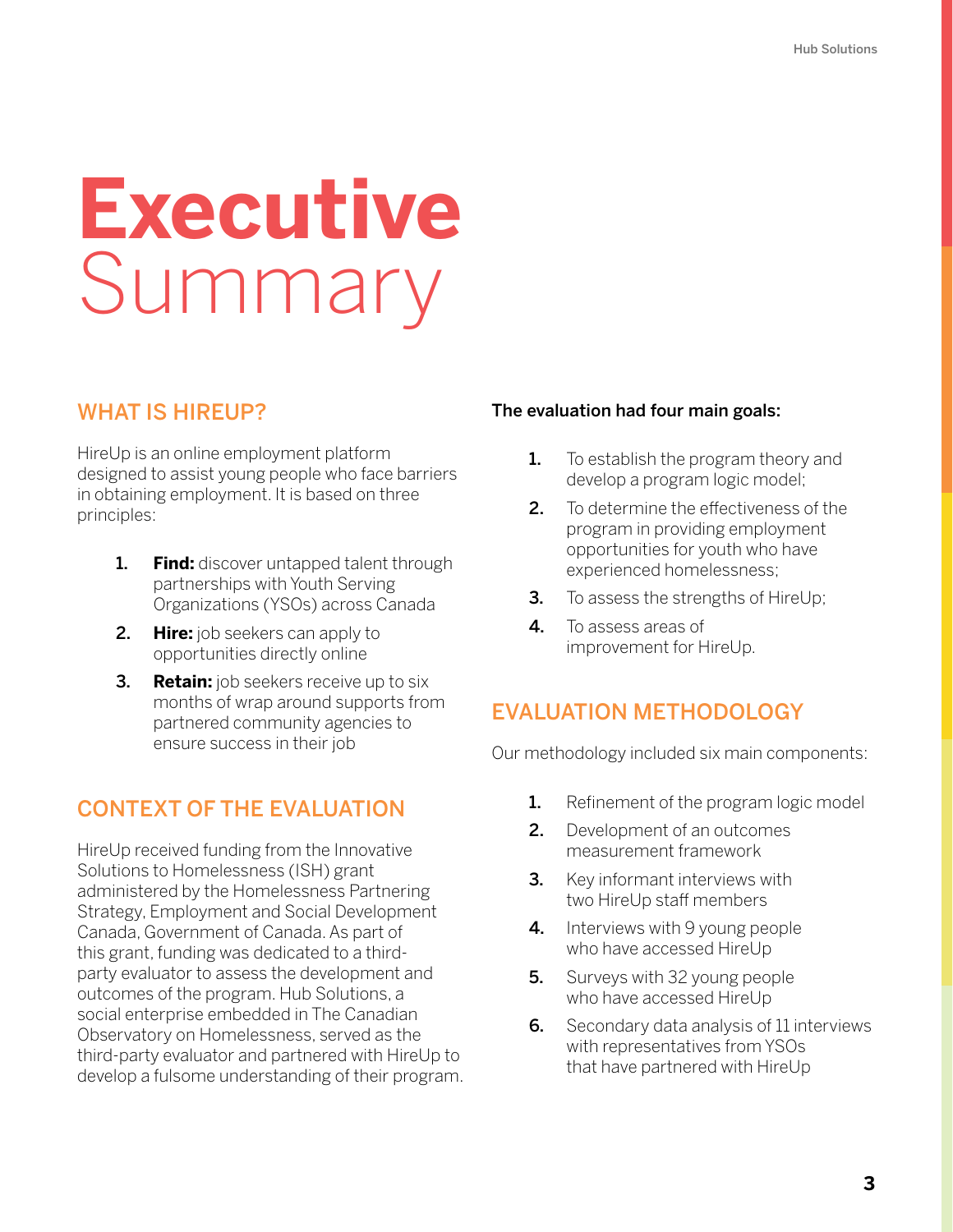### KEY FINDINGS

### How has HireUp grown since its launch?

- In its first year, 76 job applications were submitted via HireUp, with an average of 6.3 applications per month. Over the past three months alone (May 2018 to August 2018), there have been 305 submitted job applications.
- Currently, there are 1372 active users on HireUp.
- The number of jobs posted on HireUp has increased, as there are over 300 active job posts that reflect 20 different employment sectors (e.g. retail, restaurant, banks, general labour, etc.).

### What barriers are young people experiencing in seeking and/or maintaining employment?

• Young people commonly listed a lack of education and experience as major barriers to employment. Other barriers centered on not having Canadian job experience, language challenges, mental health challenges, and housing insecurity. YSO participants noted that stigma related to transgender and non-conforming gender identities also served as a barrier.

### What types of jobs are young people looking for?

• Young people shared that they were often looking for retail and customer service positions, with jobs in the technology sector also popular. The participants were looking for a mix of part-time and full-time employment options.

### Is HireUp offering employment opportunities that are meeting young people's needs?

• Young people had generally positive opinions on the number and breadth of employment opportunities listed on HireUp. When asked how satisfied they were with the jobs available on HireUp, 55.2 percent of survey respondents stated they were extremely or somewhat satisfied, 27.6 percent of respondents were neither satisfied nor dissatisfied, and 17.2 percent were somewhat or extremely dissatisfied.

### Were participants able to attain employment through the HireUp platform?

All of the interviewees and close to 88 percent of survey respondents reported applying to at least one job through the HireUp platform. Of the four interview participants who were currently employed, one was hired through HireUp and two were unsure. Of the 15 survey participants who were currently employed, two young people (13.3%) reported that they received their current job by applying through HireUp.

### What are the strengths of HireUp?

The participants generally had very positive feedback on the features and usability of the platform. The majority of participants found the website easy to use and were relatively happy with the job opportunities available. Two themes stood out when participants spoke of the strengths of HireUp: (1) Job opportunities were tailored to young people; and (2) HireUp is a reputable website.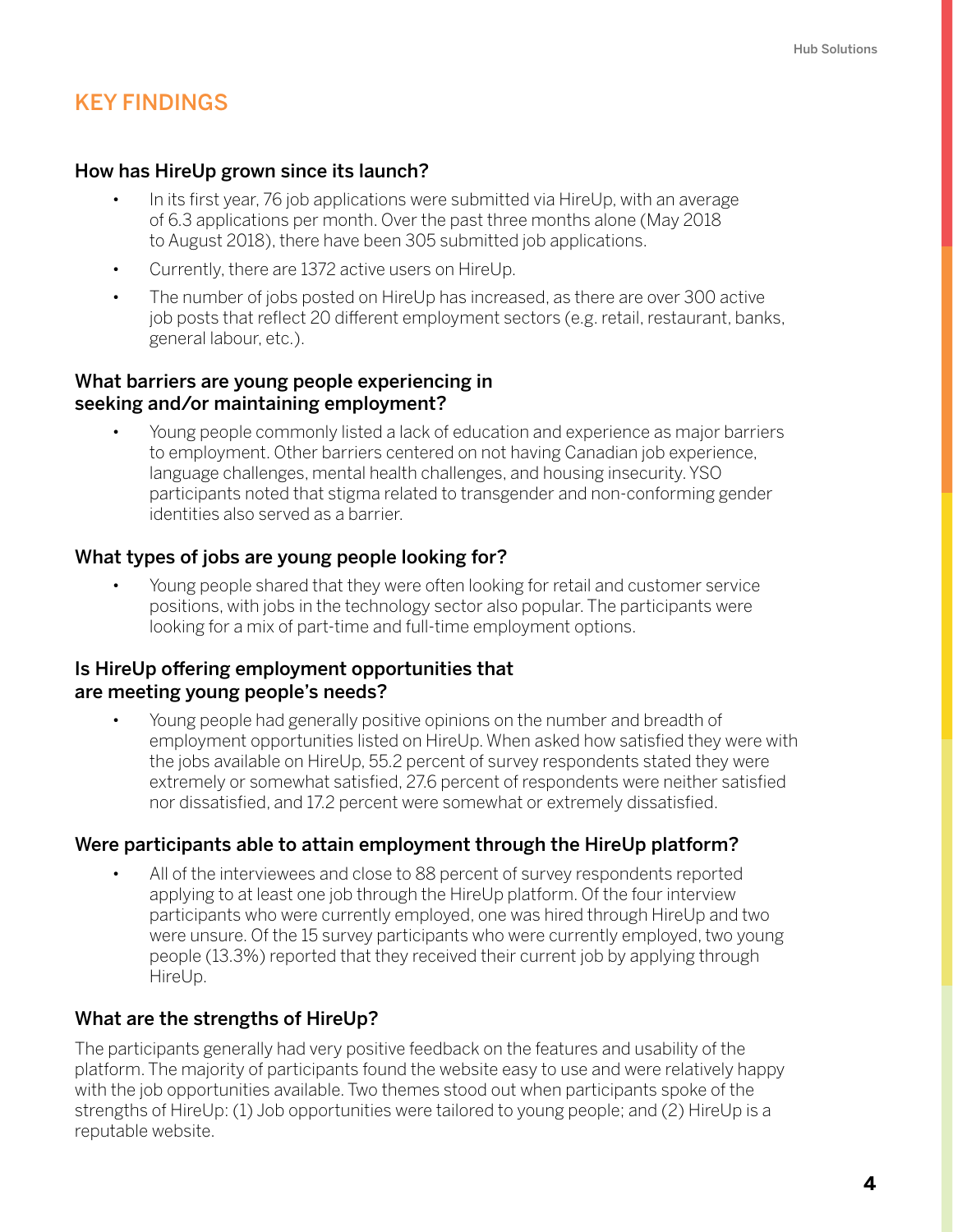### What are opportunities for improvement?

- Along with the positive feedback about HireUp, interviewees shared several suggestions for improvements. These included: (1) Real-time supports on the website; (2) Focused keyword searches; (3) Receiving a confirmation from employers once an application has been reviewed; (4) Greater details on the specifics of employment opportunities; (5) Increased outreach; and (6) Pre- and post-employment supports.
- YSO respondents shared similar improvement opportunities, particularly around supports to attain and maintain employment. Other areas for improvement included the development of a mobile app and including feedback from young people.

### RECOMMENDATIONS

The recommendations focus on tangible actions HireUp can take to sustain and improve its platform, as well as recommendations for employers. They are focused on five main areas: (1) Data monitoring and feedback; (2) Platform content and functioning; (3) Breadth of employers and employment opportunities; (4) Partnership development; and (5) Employer opportunities.

### *Data Monitoring and Feedback*

- **1.** Enhance the process of tracking employment outcomes of young people.
- **2.** Acquire regular feedback from young people, YSOs, and employers.
- **3.** Continue research and evaluation activities to monitor the effectiveness and operations of the HireUp platform.

### *Platform Content and Functioning*

- 4. Enhance the number of employment resources on HireUp's website, particularly focused on pre- and post-employment supports.
- **5.** Provide assistance to young people while they use the platform.
- 6. Increase the capacity of HireUp to include accounts for YSOs.

### *Breadth of Employers and Employment Opportunities*

**7.** Continue expanding the number of employers and types of employment opportunities.

### *Partnership Development*

8. Continue building partnerships with YSOs who work with young people who experience homelessness. Efforts should be made to enhance relationships with agencies that work with populations such as Indigenous Peoples, LGBTQ+, visible minorities, persons with disabilities, veterans, and young people with mental health and substance use challenges.

### *Employer Opportunities*

- **9.** Employers should develop mentorship programs to support young people in their employment.
- **10.** Employers should engage in open communication with YSOs in identifying and meeting the young person's employment support needs.
- **11.** Employers should expand training opportunities to include anti-oppression and inclusion workshops to all staff to eliminate barriers (i.e. discrimination) that prevent young people from seeking and maintaining employment.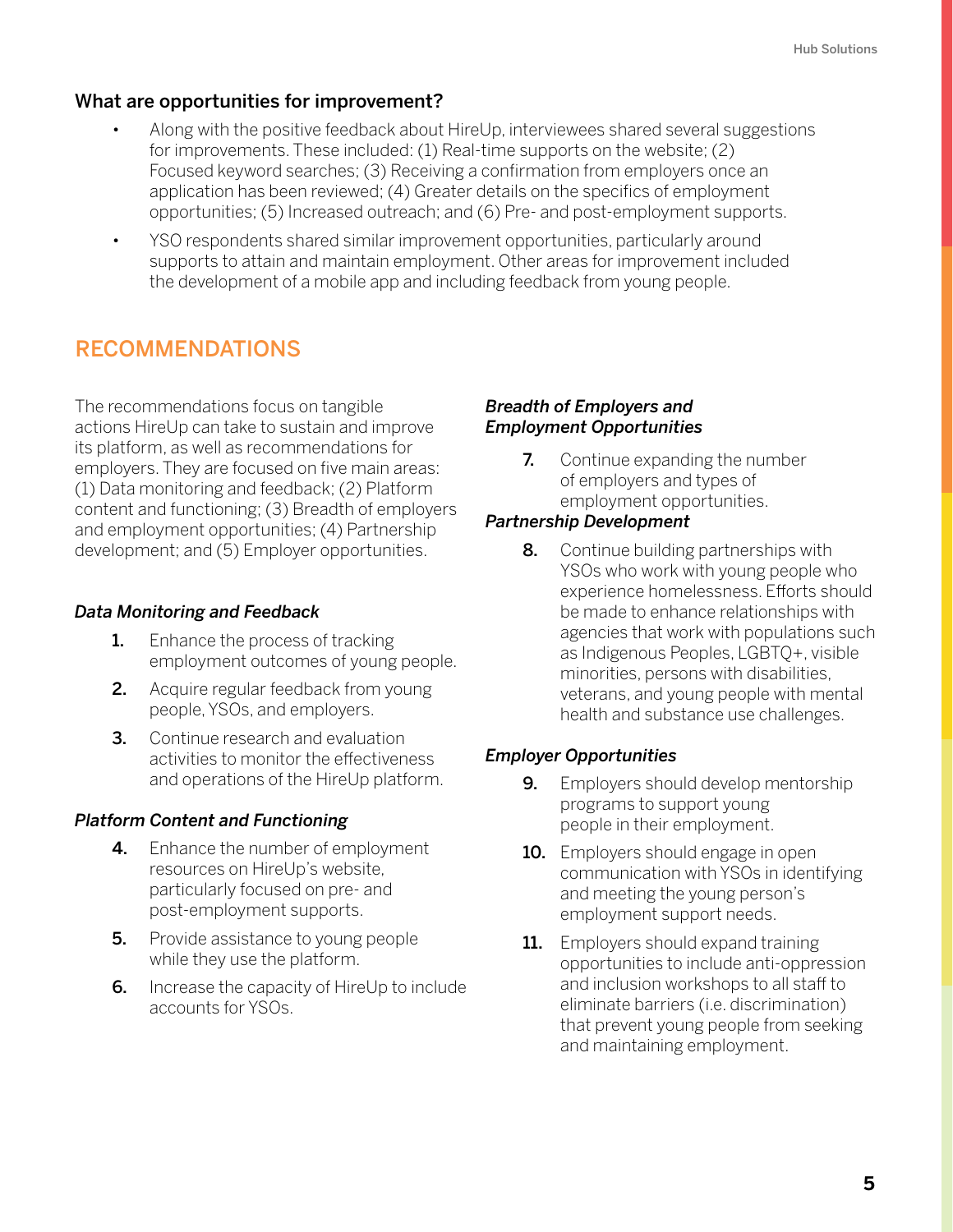### **Table of** Contents

| Section 2: Context of Evaluation9           |  |
|---------------------------------------------|--|
|                                             |  |
| Section 4: Evaluation Methodology 13        |  |
|                                             |  |
| Section 5: Outcome Measurement Strategy  16 |  |
|                                             |  |
|                                             |  |
|                                             |  |
|                                             |  |
|                                             |  |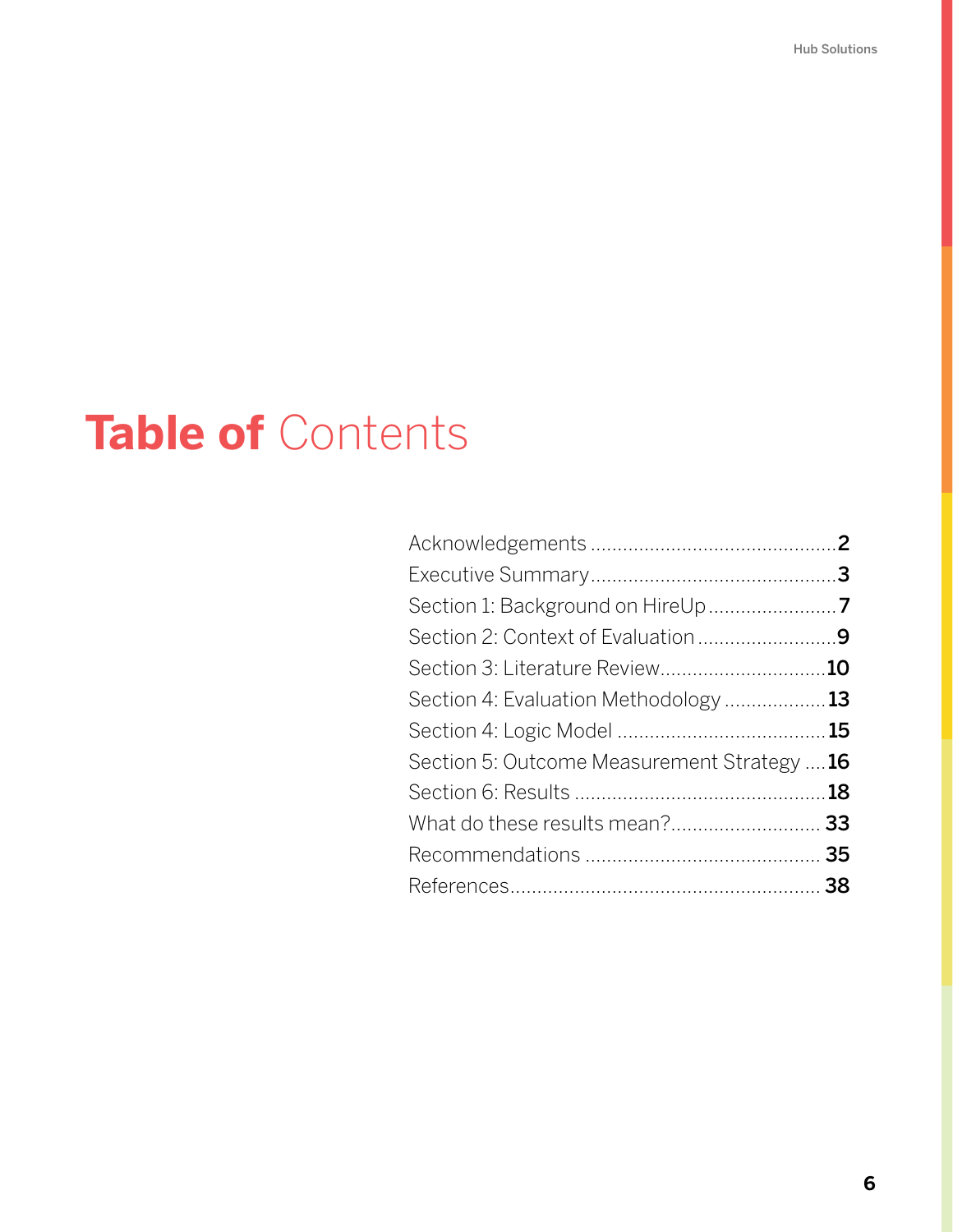## **Section 1:** Background on **HireUp**

### WHAT IS HIREUP?

HireUp is an online employment platform designed to assist young people who face barriers in obtaining employment. HireUp works closely with employers to reduce eligibility requirements (i.e. driver's license, certification) by ensuring that requests are realistically aligned with what the actual requirements of the job are. HireUp's model is based on three principles:



There are minimal eligibility requirements to join HireUp. Young people must be connected to a Youth Serving Organization (YSO) and experience a barrier to employment (i.e., mental health challenges, disabilities, unfair discrimination, past criminal activity).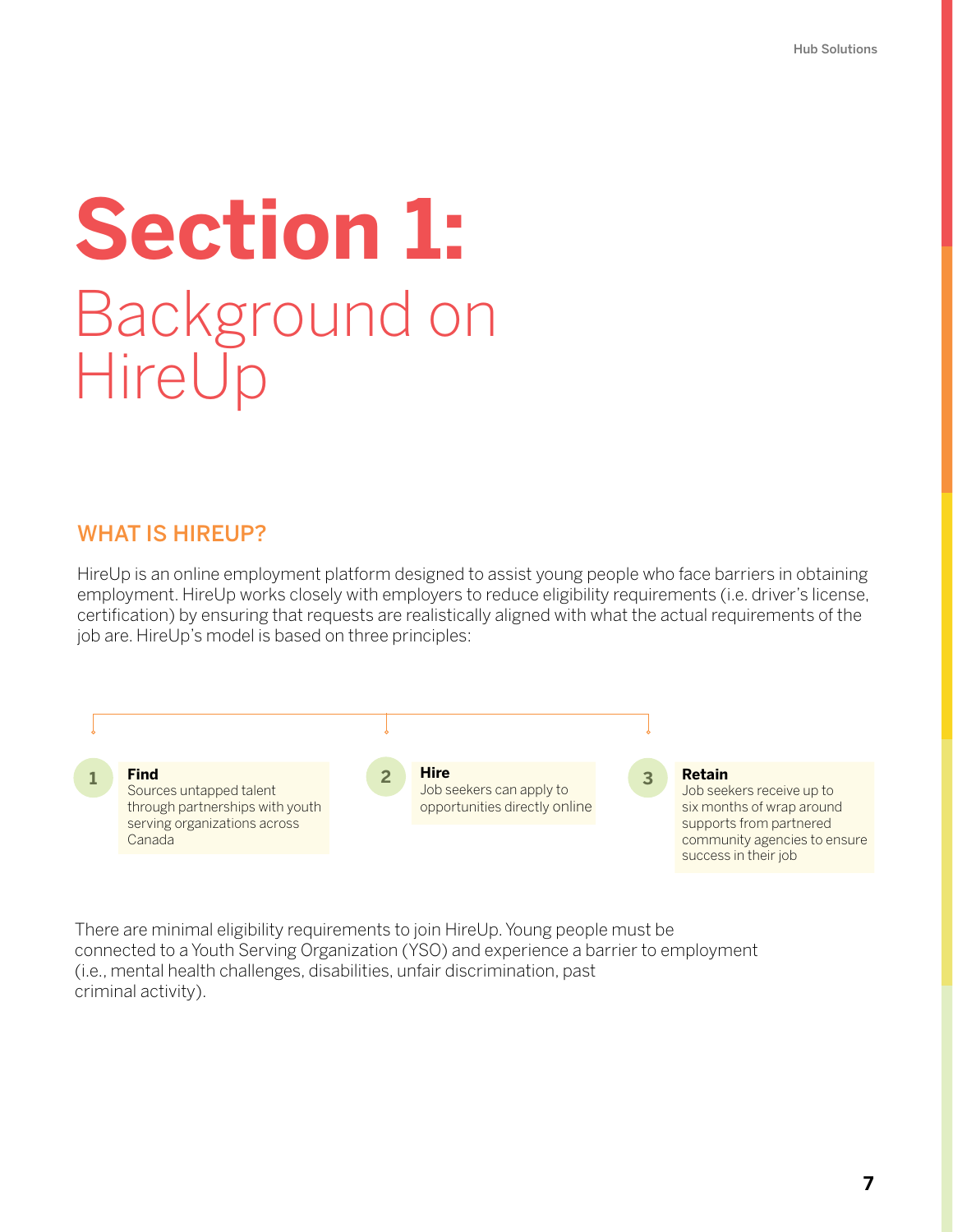### HOW HAS HIREUP GROWN?

As part of its original vision, the developers of HireUp recognized that many YSOs working with young people experiencing homelessness were trying to locate meaningful employment opportunities for their clients. However, organizations found it difficult to find employers who were willing to hire young people with lived experience of homelessness. At the same time, HireUp staff recognized that there were many employers who, out of social responsibility, wanted to hire young people with lived experience of homelessness, but did not have the connections to do so. Thus, HireUp emerged as a tool to connect these three groups: (1) young people with lived experience of homelessness; (2) YSOs; and (3) employers.

HireUp's target population has now expanded to include young people from underrepresented populations who face employment barriers. These populations include LGBTQ+ individuals, visible minorities, persons with disabilities, Indigenous Peoples, veterans, individuals from low socioeconomic status, and individuals with mental health and substance use challenges. The reason for this shift was positive - companies' demand for candidates often exceeded the number of HireUp participants. In response to this imbalance in supply and demand, HireUp decided to broaden their scope to include individuals with other substantial barriers outside of homelessness.

The growth of HireUp has been substantial since its launch. The number of young people using the platform and the number of job applications submitted have seen staggering increases. For example, in its first year, 76 job applications were submitted via HireUp, with an average of 6.3 applications per month. Over the past three months alone (May 2018 to August 2018), there have been 305 job applications submitted via HireUp. Similarly, in its first year, HireUp had just over 100 young people signed up for the program. Currently, there are 1372 active users on HireUp. The number of jobs on HireUp has also increased, as there are over 300 active job posts that reflect 20 different employment sectors (e.g. retail, restaurant, banks, general labour, etc.).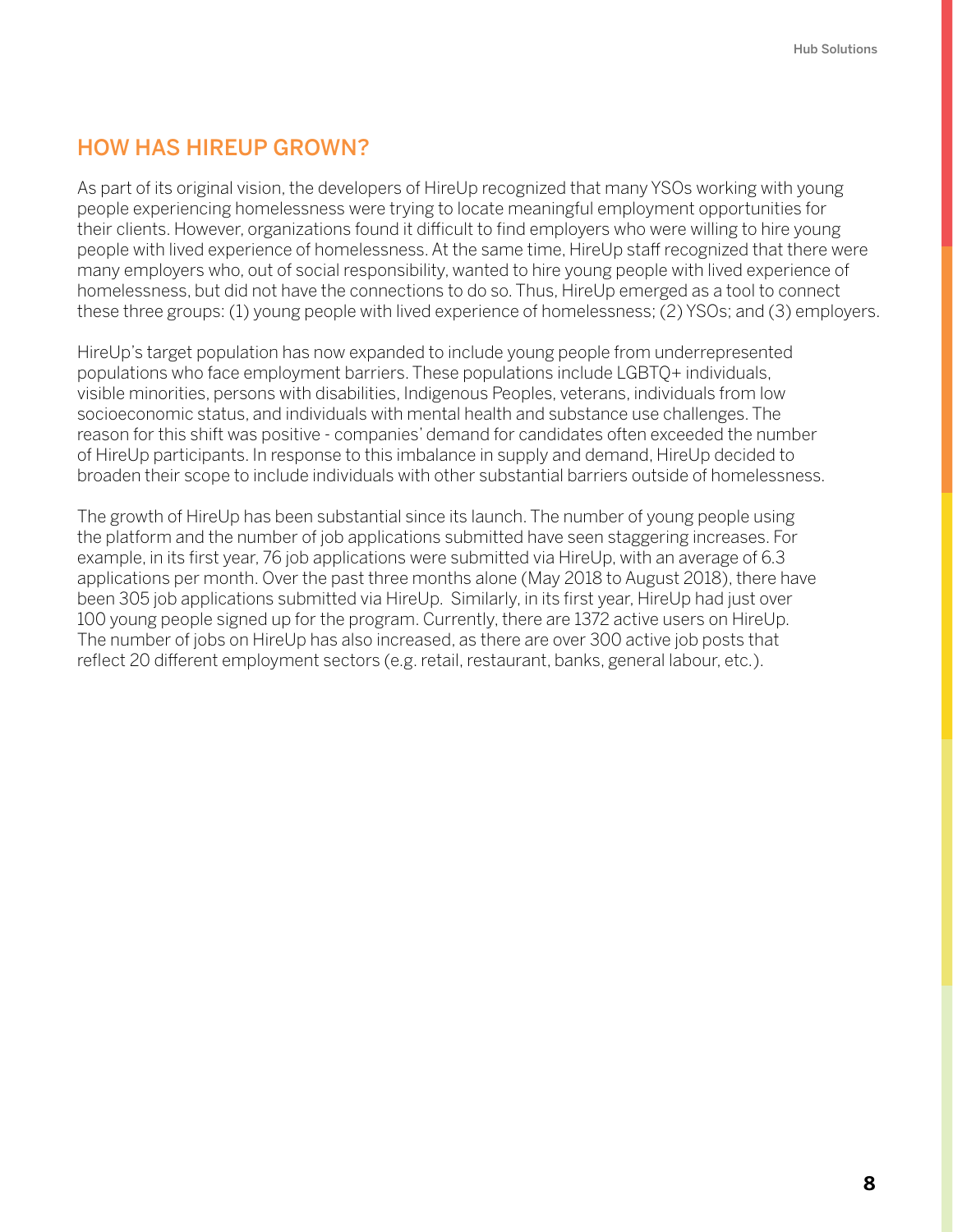## **Section 2:** Context of Evaluation

HireUp received funding from the Innovative Solutions to Homelessness (ISH) grant administered by the Homelessness Partnering Strategy, Employment and Social Development Canada, Government of Canada. As part of this grant, funding was dedicated to a thirdparty evaluator to assess the development and outcomes of the program. Hub Solutions, a social enterprise embedded within the Canadian Observatory on Homelessness, served as the third-party evaluator and partnered with HireUp to develop a fulsome understanding of their program.

As previously stated, HireUp's mandate has changed over time to include young people experiencing multiple barriers to employment. At the beginning of this evaluation, HireUp was focused on providing employment opportunities for young people experiencing homelessness. During the midpoint of the evaluation, the

expansion of the mandate occurred. The evaluation team decided to retain the focus of the evaluation on young people who experience homelessness, as this was the original intention of the evaluation plan. However, we have incorporated an intersectional lens throughout our analysis, one that recognizes the multiple identities of young people who are accessing the HireUp platform.

### The evaluation addressed the following questions:

- **1.** What is the program theory of HireUp?
- 2. What is the effectiveness of HireUp in providing employment opportunities for young people who have experienced, or at risk of, homelessness?
- **3.** What are the strengths of HireUp?
- 4. How can HireUp be improved?

This document provides the key learnings of the evaluation. It begins with a brief literature review on youth employment, followed by a description of the evaluation methods, and a presentation of the results. An interpretation of the results and recommendations stemming from these results conclude the document.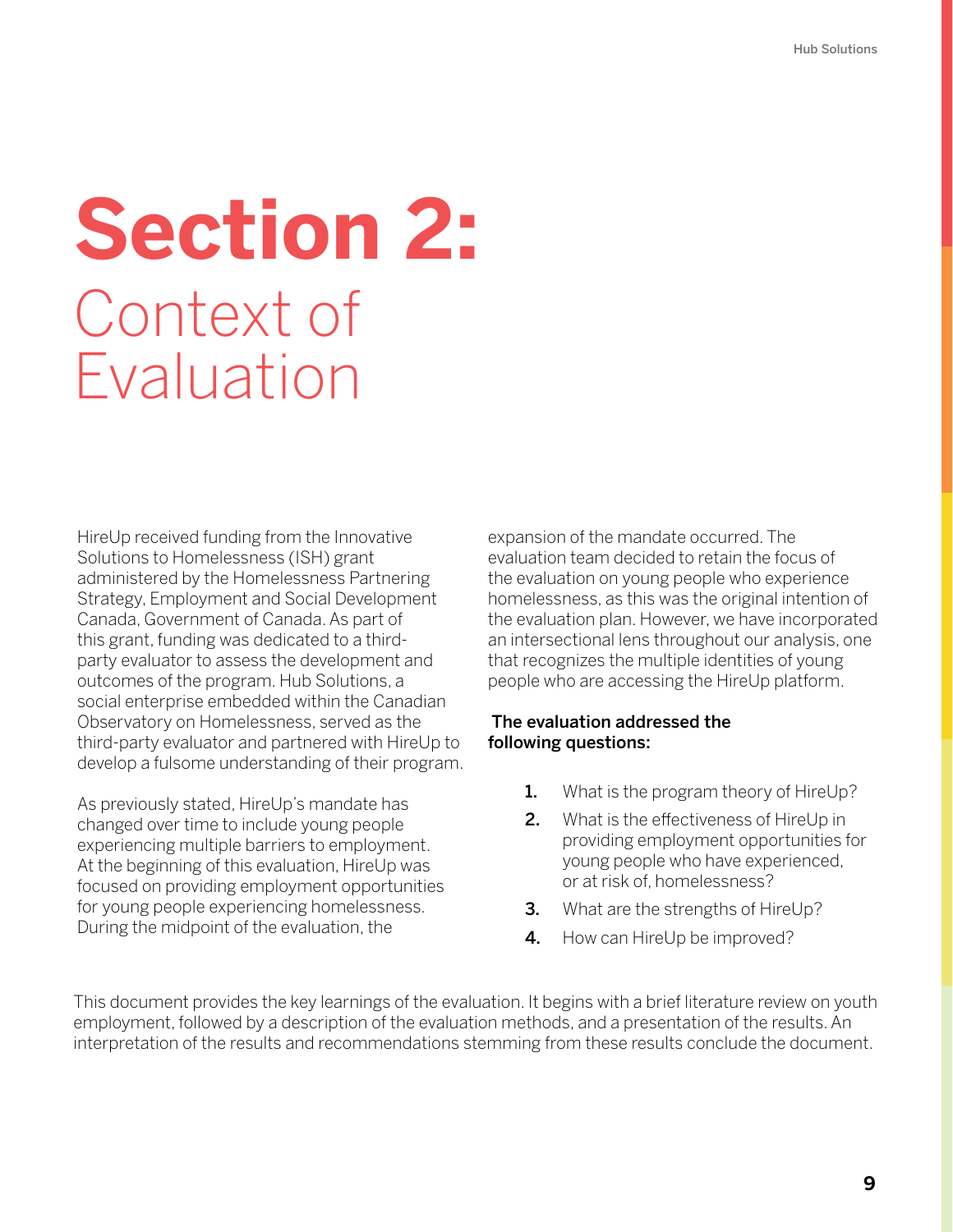## **Section 3:** Literature Review

This section presents a brief, high-level overview of the literature on youth employment, with a focus on young people who experience homelessness. We begin by discussing some key factors related to youth homelessness, followed by a focused review of factors that may impact employment opportunities for young people who experience homelessness.

### CAUSES OF YOUTH HOMELESSNESS

Youth homelessness refers to young people between the ages of 13 and 24 who are living independently of parents and/or caregivers, but do not have the means or ability to acquire a stable, safe, or consistent residence (Canadian Observatory on Homelessness, 2016).

The drivers of homelessness, regardless of age, generally follow three main pillars: 1) structural; 2) systemic; and 3) individual and relational (Gaetz, Donaldson, Richter, & Gulliver, 2013).

- **Structural factors** occur at the societal level and include problems that a young person, and their family, cannot control. This includes economic and social conditions such as poverty, a lack of affordable housing, inadequate education, and unemployment.
- **• Systemic factors** include failures of systems of care to support young people and prevent them from entering into homelessness. This includes poor discharge planning from child protection services, hospitals, and the criminal justice system, resulting in young people exiting these systems into homelessness.
- **Individual and relational factors** are particularly poignant for young people, as the breakdown of family and/or family conflict can be main drivers of their homelessness. Often times, young people are forced to leave their homes due to unsafe, abusive, and/or neglectful environments.

Employment challenges experienced by young people and their families therefore act as one of the structural drivers behind youth homelessness; however, it is important to recognize that structural, systemic, and individual and relational factors all interact with one another and there is no one singular cause of homelessness.

The remaining sections of this literature review focus on youth employment specifically, with an emphasis on the experiences of young people who have lived experience of homelessness.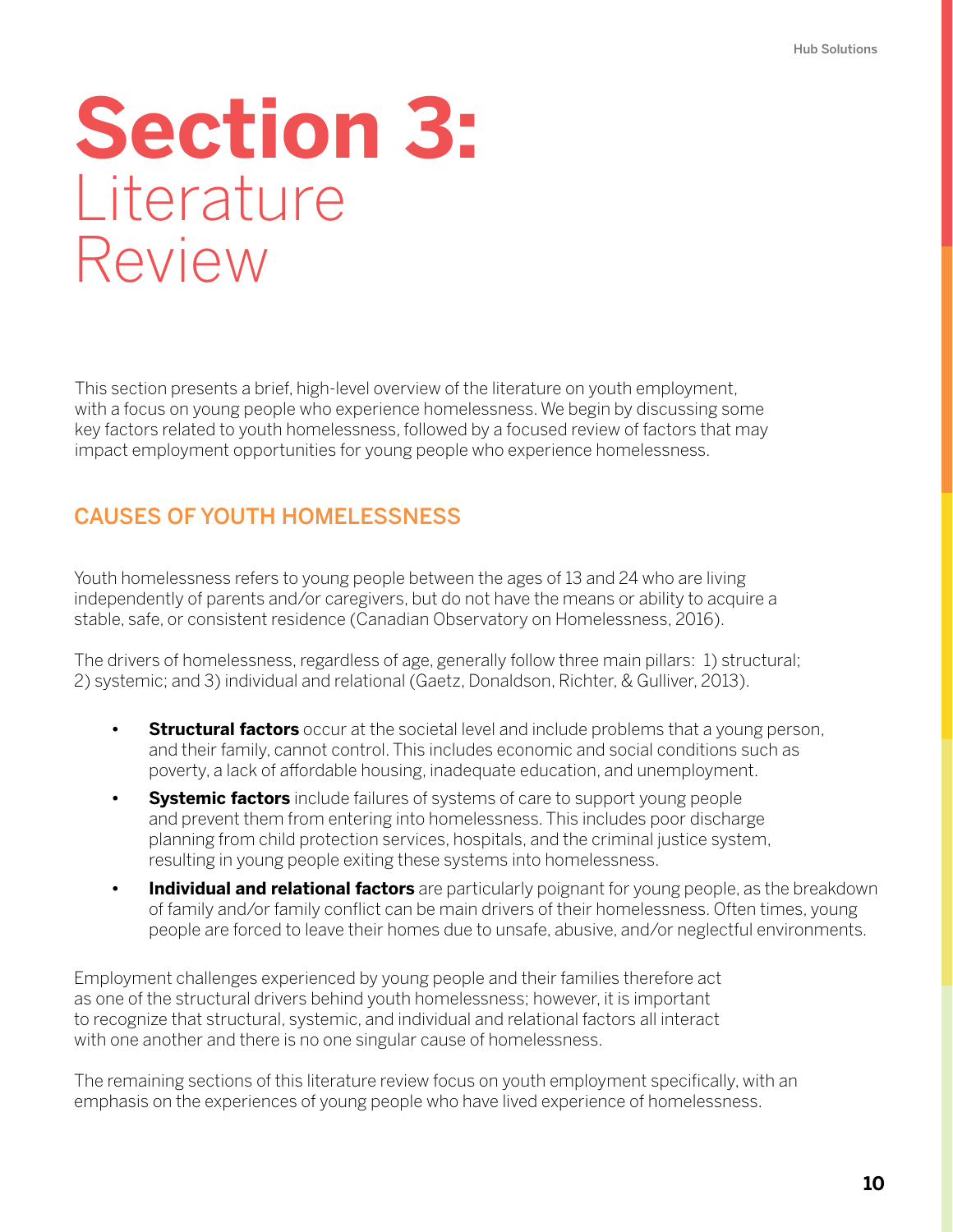### YOUTH EMPLOYMENT IN CANADA

The unemployment rate among young people in Canada has historically been higher than that of adults. For example, in May 2018 the unemployment rate among young people in Canada was 11.1% (Statistics Canada, 2018a). In contrast, the general unemployment rate in Canada was 5.8%. Several reasons for this difference exist, including young people being more likely to be laid off by employers (due to a lack of seniority) and more likely to return to school to further their education (Bernard, 2015). Young people are also more likely to experience shorter periods of employment compared to adults (Bernard, 2015).

### BARRIERS TO EMPLOYMENT FOR YOUNG PEOPLE WHO EXPERIENCE **HOMELESSNESS**

Several studies have examined barriers to employment among young people who experience homelessness. These barriers include:

- Mental health challenges (Ferguson, Bender, Thompson, Maccio & Pollio, 2012; Lenz-Rashid, 2006)
- Having a longer period of street homelessness (Ferguson et al., 2012)
- Residing in an emergency shelter/street homeless/detention facility/unstable housing (Barman-Adhikari & Rice, 2014; Ferguson et al., 2012; Karabanow, Hughes, Ticknor, Kidd, & Patterson, 2010)
- Engaging in substance use (Ferguson et al., 2012)
- Having a lack of self-discipline and underdeveloped communication skills (Ferguson et al., 2012)
- A high level of mobility, resulting in unfamiliarity with the local job market, job searching, hiring procedures, and local transportation systems (Ferguson et al., 2012; Gaetz & O'Grady, 2002)
- Fear of discrimination in the workforce or by potential employers for mental health conditions (Ferguson et al., 2012) or gender, sexual orientation, race, and/or immigration status (The Home Depot Canada Foundation & Impakt Corporation, 2015)
- Prior criminal records and revocation of personal identification cards and drivers' licenses (Ferguson et al., 2012)
- Difficulty to adopt to a 'structured' lifestyle (Ferguson et al., 2012)

These barriers to employment lead to few employment opportunities available to young people who experience homelessness (Foster, 2012). For those who are able to attain employment, these jobs are often low-wage and temporary and/or part-time. This is challenging, as young people are forced into employment conditions that may not be suitable.

### EMPLOYMENT PROGRAMS

Given the challenges that young people who experience homelessness can face, many youthserving organizations have developed employment programs. Skills and resources provided in these programs include:

- Job search and maintenance
- Fostering a passion for employment
- How to act in a professional manner
- **Tutoring**
- GED classes
- Secondary and post-secondary enrolment information and support (Barman-Adhikari & Rice, 2014)
- Incorporating mentorships into the program/service (Youth Employment Task Force, 2017)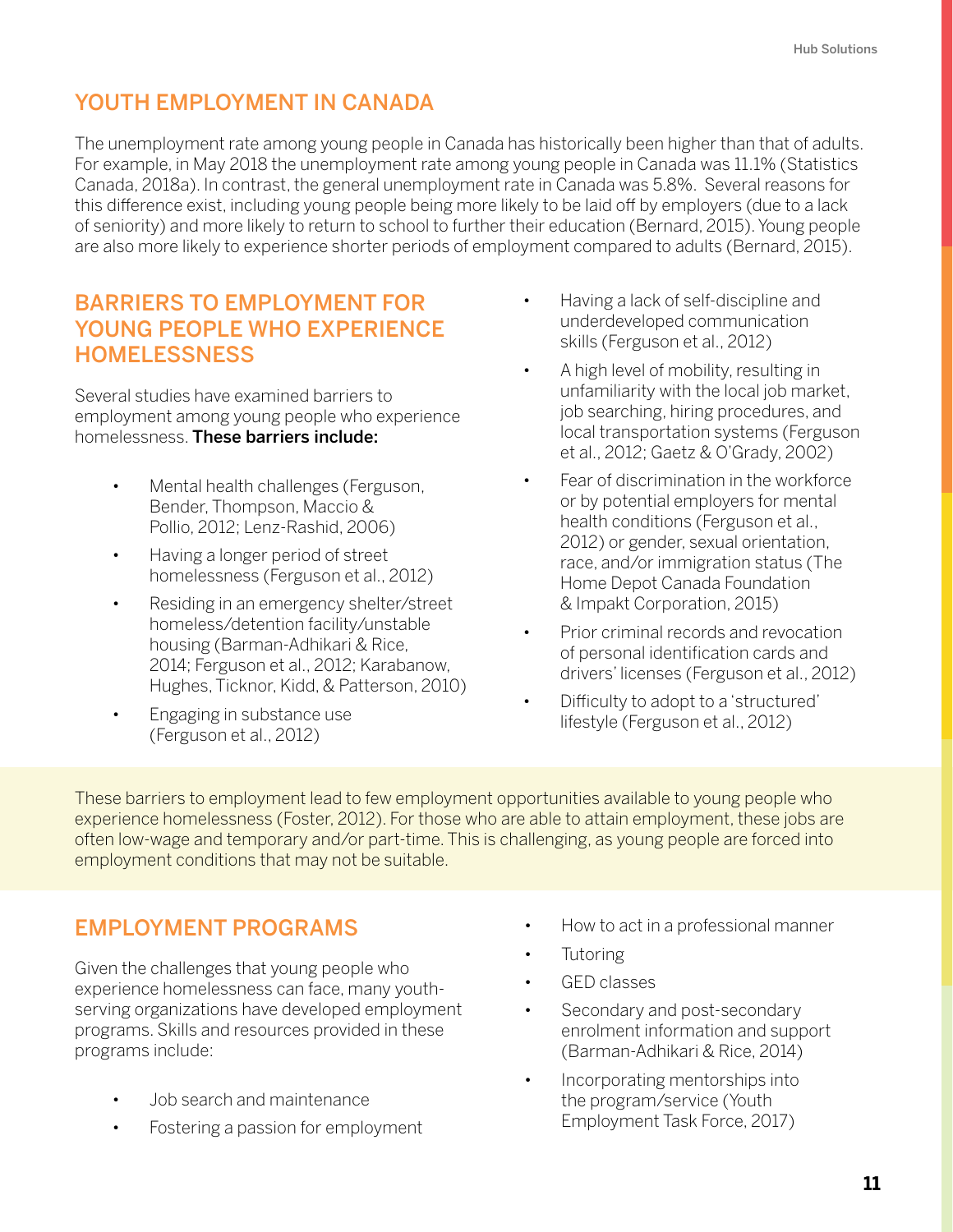Surprisingly, there is a general lack of information available on the factors associated with young people actually accessing employment programs. However, research does show that young people are less likely to participate in employment programs the longer they experience homelessness (Barman-Adhikari & Rice, 2014).

### EMPLOYERS ROLE IN YOUNG PEOPLE OBTAINING AND SUSTAINING EMPLOYMENT

A major part of addressing the challenges faced by young people experiencing homelessness in obtaining employment is meaningfully engaging with employers. The literature demonstrates several ways that this engagement can be facilitated. These include:

- Engaging in events that allow for interactions among YSOs, young people, and employers (The Home Depot Canada Foundation & Impakt Corporation, 2015).
- Understanding the barriers and challenges that young people experiencing homelessness face and assist to break the stigma associated with the lack of employability of the population (The Home Depot Canada Foundation & Impakt Corporation, 2015).
- Offering more apprenticeships and internships and positions tailored to the strengths of youth, which are paid (United Way, 2017).
- Addressing Human Resource barriers to employment, including changing the level of education required for employment opportunities, as well as the length and type of experience required for entry-level positions (United Way, 2017).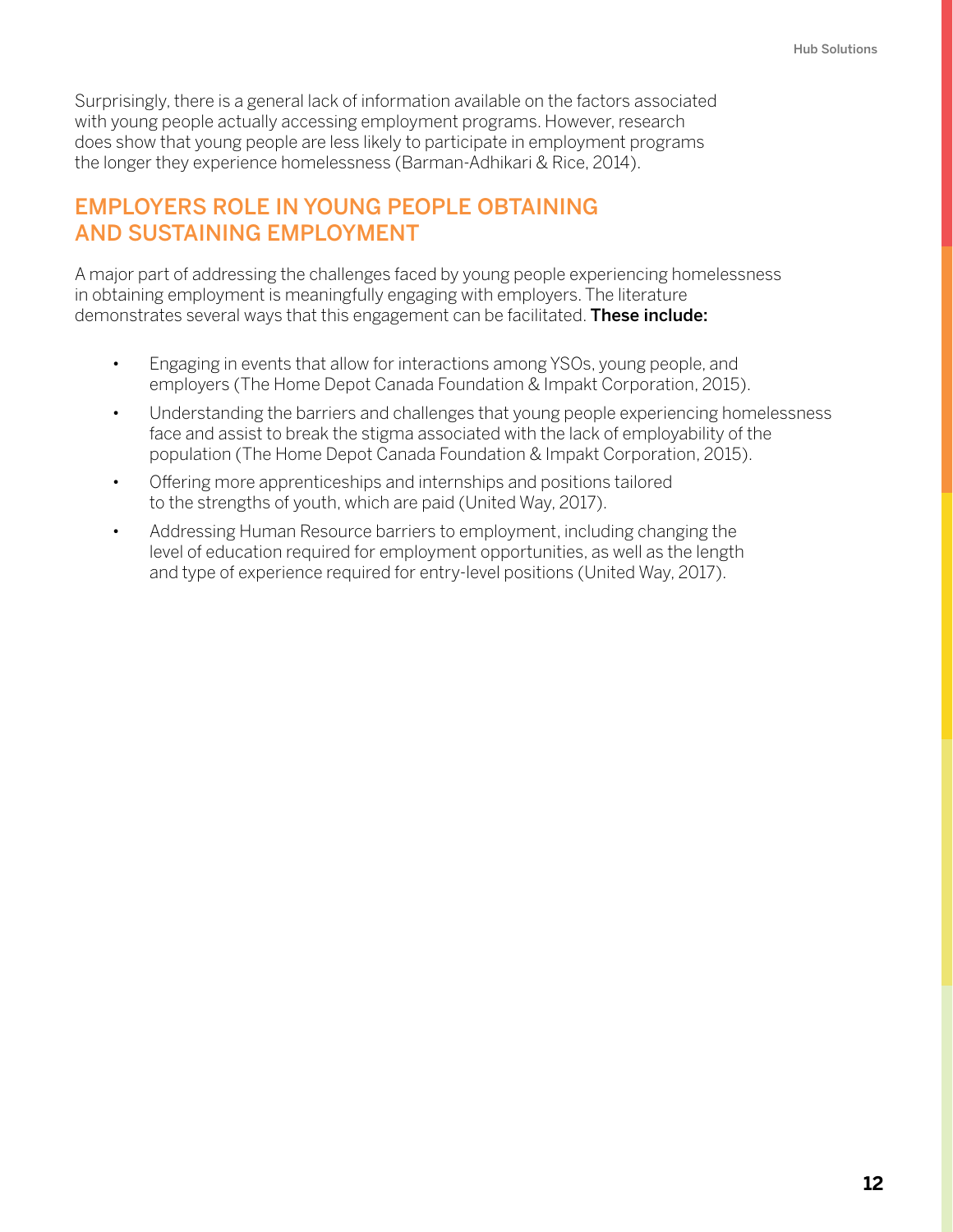## **Section 4:** Evaluation Methodology

### The evaluation had four main goals:

- **1.** To establish the program theory and develop a program logic model;
- 2. To determine the effectiveness of the program in providing employment opportunities for youth who have experienced homelessness;
- **3.** To assess the strengths of HireUp;
- 4. To assess areas of improvement for HireUp.

The methods to achieve these goals are presented below.

### LOGIC MODEL REFINEMENT

In order to develop the program theory, several steps were taken. First, a rapid review of the literature on employment barriers faced by young with lived experience of homelessness face was completed. This was followed by a review of program documentation, including a previously developed theory of change created by HireUp. This document was instrumental in the development of a more focused program logic model. Once the logic model was created, two rounds of verification with the CEO and

Chief Research Officer of HireUp took place.

### **OUTCOMES** MEASUREMENT FRAMEWORK

In consultation with HireUp staff, an outcome measurement strategy was developed to monitor the impact of HireUp. The outcome measurement strategy focused on four domains:

- 1. Demographics
- 2. Housing
- 3. Employment
- 4. Well-being

These domains all mapped onto the outcomes outlined within the program logic model.

### KEY INFORMANT INTERVIEWS

As HireUp is a new and evolving platform, it has undergone several structural changes. In order to fully capture the changes HireUp has made, qualitative interviews were conducted with two HireUp staff: (1) the CEO; and (2) the Chief Research Officer. The semi-structured interviews focused on the purpose of HireUp, the changes it has undergone, and HireUp's involvement with YSOs and employers.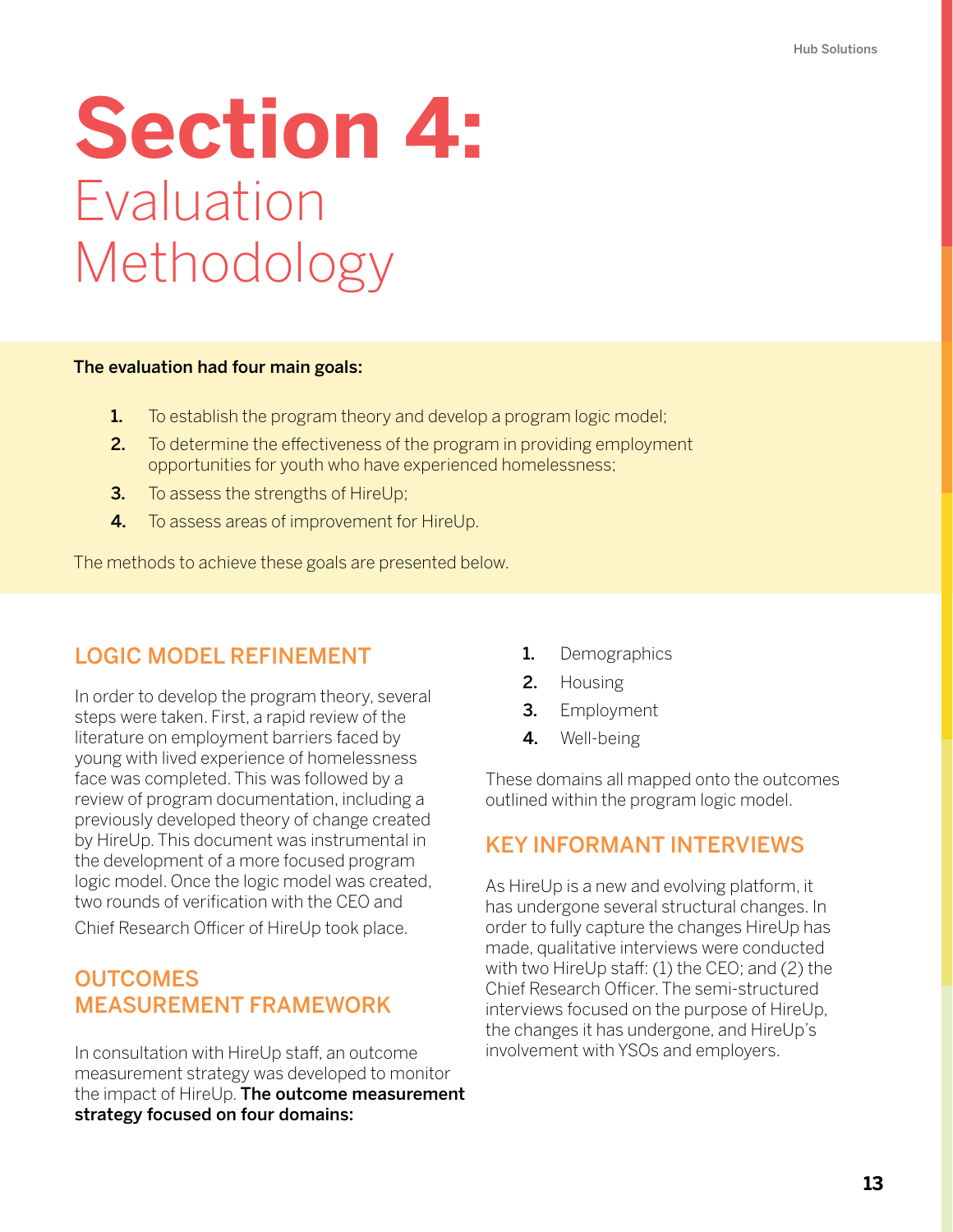### INTERVIEWS WITH YOUNG PEOPLE

Qualitative interviews were conducted over the phone with young people who have accessed the latest iteration of the HireUp platform. Young people were recruited through a brief online survey administered by HireUp. The survey asked young people of their use of the HireUp platform and their employment status, as well as if they would be interested in participating in an interview to discuss their experiences using HireUp. The Hub Solutions evaluation team contacted interested respondents over a two-month period (May-June). The list of potential participants was sorted by geographic location and the frequency of a young person's employment. This sampling strategy was used to ensure that young people from different organizations and with different employment histories were being interviewed, including young people who listed being employed and those who did not. Young people were contacted at least three times to set up an interview time, via email or the phone.

Interviews were semi-structured. At the outset of the interview, demographic information was collected from each participant. Participants were compensated \$20.

### SURVEYS WITH YOUNG PEOPLE

Online surveys were distributed to young people who were currently accessing the HireUp platform. An email invitation was sent to young people via HireUp staff. The short survey assessed participants' experiences accessing HireUp, their satisfaction with HireUp, and suggestions for improvements. Participants were compensated with a \$10 Tim Horton's gift card.

### YOUTH-SERVING ORGANIZATION INTERVIEWS

HireUp staff conducted the interviews with YSOs. The recorded interviews were then distributed to the evaluation team. These interviews were semi-structured and conducted over the phone with YSO representatives. Interviews were reviewed and analysed based on the main questions and goals of this evaluation.

### EMPLOYER SURVEYS

In our original evaluation plan, we intended on conducting qualitative interviews with employers. Due to timelines and difficulties with contacting employers, this methodology was changed to an online survey. HireUp staff distributed the survey link. The survey questions focused on employers' experiences and satisfaction with being a part of the program. Due to the small number of respondents (n=4), the results are not reported.

### DATA ANALYSIS

### *Qualitative Data Analysis*

All interview recordings were transcribed. The qualitative data was analyzed using a thematic approach. The evaluation team started by independently coding the same transcript. After, the evaluation team met to compare and contrast their codes to ensure codes matched and to check-in to see if there were any differences. Where different codes emerged, a discussion took place for each team member to explain their codes and talk through the differences until a consensus was achieved. Following this process, each team member was assigned different transcripts to code.

Each transcript was coded line-by-line, and in the language of each participant (in vivo coding). Following the completion of coding, the coded data was analyzed for differences and similarities across transcripts. From this process, themes developed and were used to organize the data.

### *Quantitative Data Analysis*

The quantitative data was analyzed using descriptive statistics.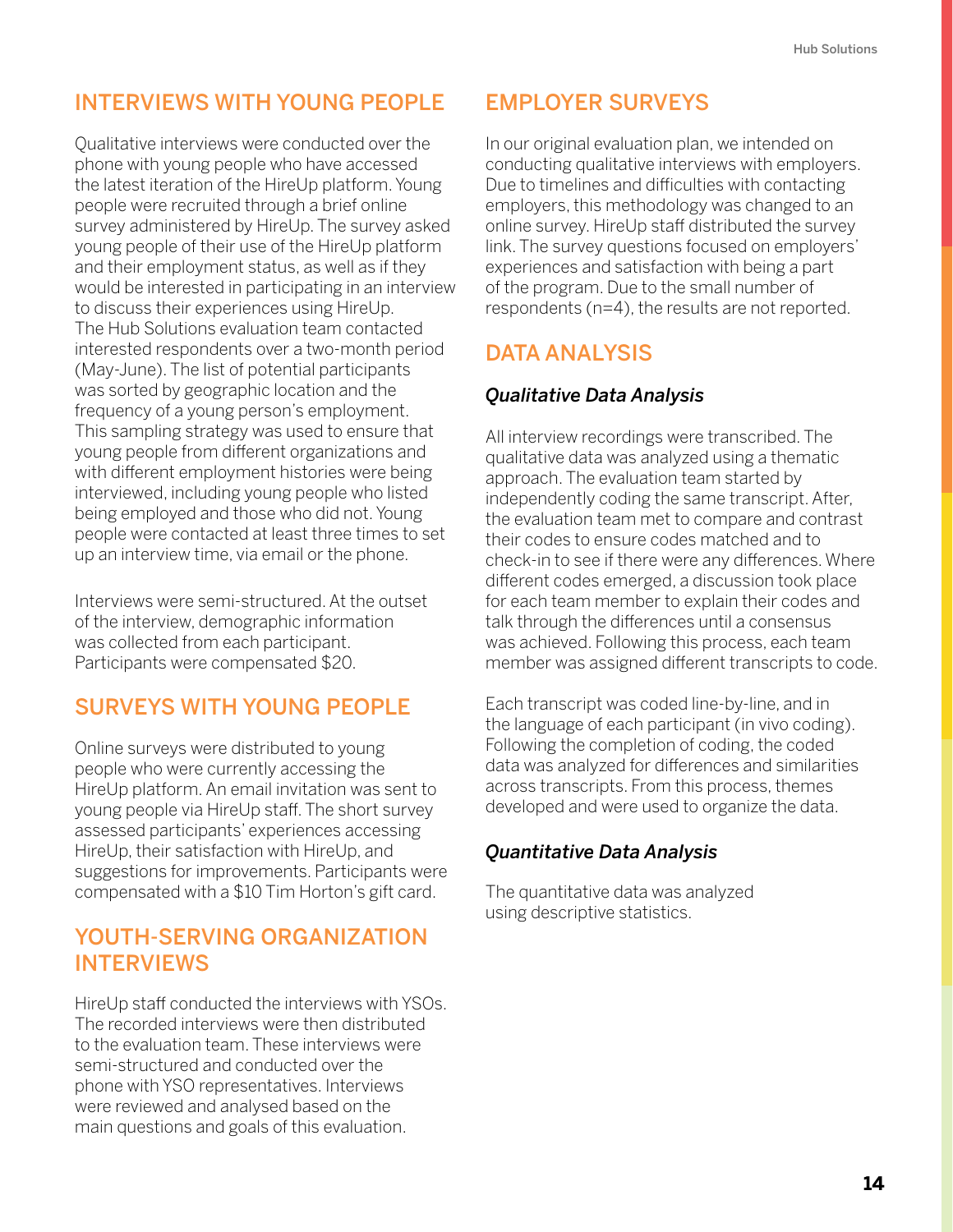### **Section 4: Logic Model**

**WHY?:** Most youth who experience homelessness face barriers to accessing employment as there is often a disconnect between the private job sectors, YSOs, and youth looking for work.

**GOALS:** To help youth with lived experience of homelessness to obtain meaningful employment; to provide a convenient and dedicated way for employers to hire youth who have experienced homelessness; to prevent youth homelessness

**PROGRAM ELIBILITY:** Youth at risk of and/or with lived experience of homelessness. Youth who are attending credited employment programs through YSOs.

#### **Funding**

• Personnel and supplies

#### **Staff**

- Web developer
- Project manager
- Corporate relationship developer
- Researcher
- Youth engagement officer

#### **Partnerships**

• Corporations /Employers • YSOs

### Platform

• Online platform

**Data** • Data driven decisionmaking

#### Website and Database

- Development & maintenance of online platform & database
- Development & maintenance of mobile app

### Assessment

- Youth complete intake forms online/through YSOs
- Determine youth's eligibility • Matching youth to
- appropriate supports (post-employment)
- Coordinate & monitor support

### Partnerships with YSOs

• Development & maintenance of relationships with YSOs

### Partnerships with PSCs

• Development & maintenance of relationships with YSOs

### **INPUTS ACTIVITIES OUTPUTS SHORT-TERM**

### **Youth**

- # of youth users
- # of youth assessed & completed intake assessments
- # of jobs youth applied to
- # of job interviews
- # of youth successful in
- obtaining employment

### Partnerships with YSOs

- # of YSO partnerships
- # of youth referred/ connected
- # of engaged YSO partnerships

### Partnerships with PSCs

- # of PSC partnerships • # of engaged PSC
- partnerships

### Website and Database

- # of job postings
- # of visits on site
- # of jobs applied to
- # of jobs received
- # of app downloads
	- # of algorithms

### **OUTCOMES**

#### **Youth**

- Access to employment opportunities for at-risk youth
- Feeling secure and satisfied with employment
- Connected to coordinated supports

### YSOs

- Connecting youth to more employment opportunities
- Greater success from internal employment programs

### **PSCs**

• Providing more meaningful employment to youth

### **LONG-TERM OUTCOMES**

### **Youth**

- Greater stability in employment
- Greater stability in housing
- A sustainable livelihood (Improvement in financial, personal, physical, human, and social domains)
- Improvement in youth well-being

### YSOs

- Relationships developed with PSCs
- Higher success rates of employment programs
- Increased organizational capacity & efficiency in employment programs
- Optimize resource allocation through the HireUp app

### **PSCs**

- Relationships developed with YSOs and youth
- Improved socioeconomic diversity

### Systemic

- Reduction in youth poverty
- Increased economic mobility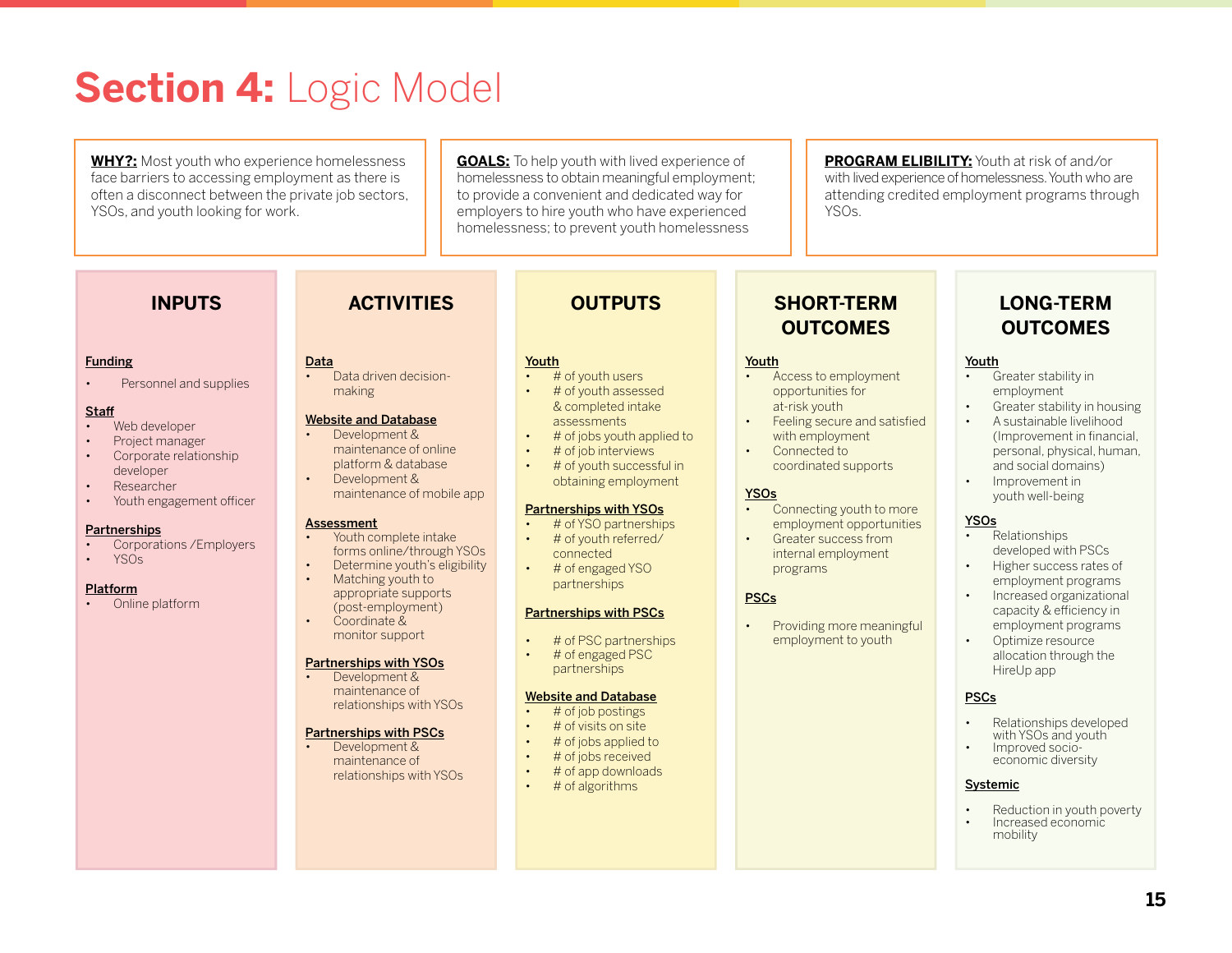## **Section 5:** Outcome Measurement Strategy

| <b>OUTCOME</b>                                                                            | <b>INDICATOR</b>                                                                                                                                                                                                                                                                                                                                                                     |
|-------------------------------------------------------------------------------------------|--------------------------------------------------------------------------------------------------------------------------------------------------------------------------------------------------------------------------------------------------------------------------------------------------------------------------------------------------------------------------------------|
| Youth have opportunities for employment                                                   | Number of youth who access HireUp (HU)<br>$\bullet$                                                                                                                                                                                                                                                                                                                                  |
| Youth feel secure in their employment                                                     | Length of time youth stay<br>in their employment<br>Number of youth who agree/strongly<br>$\bullet$<br>agree that they feel their job is secure                                                                                                                                                                                                                                      |
| Youth are satisfied with employment                                                       | Number of youth who are<br>$\bullet$<br>satisfied with their employment,<br>including pay and benefits<br>Number of youth who are satisfied with<br>$\bullet$<br>intrinsic job rewards (e.g., job is interesting<br>and challenging, using skills and abilities,<br>learning new things, recognition for<br>doing a good job)Number of youth<br>who are satisfied with their housing |
| Youth who have lived experience<br>of homelessness obtain stable,<br>long-term employment | Number of youth who obtain employment<br>Increase in youths' income<br>$\bullet$<br>Number of youth who are<br>$\bullet$<br>satisfied with their housing                                                                                                                                                                                                                             |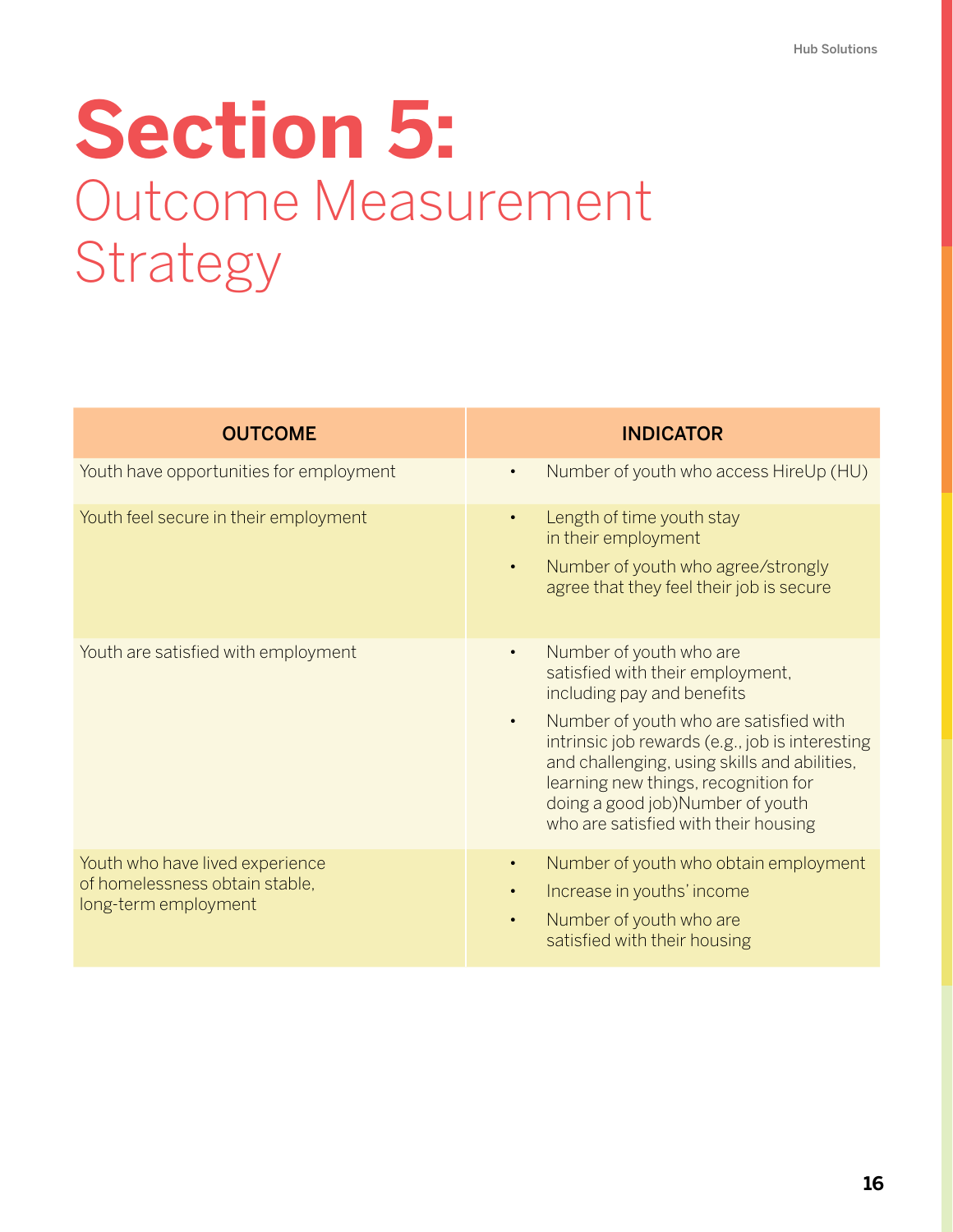| <b>OUTCOME</b>                                        | <b>INDICATOR</b>                                                                                                                                                                                                                                                                                                                                                                                                                                                                                                                  |
|-------------------------------------------------------|-----------------------------------------------------------------------------------------------------------------------------------------------------------------------------------------------------------------------------------------------------------------------------------------------------------------------------------------------------------------------------------------------------------------------------------------------------------------------------------------------------------------------------------|
| Providing more meaningful<br>employment to youth      | Number of PSCs becoming HU employers<br>$\bullet$<br>Number of employment<br>$\bullet$<br>opportunities offered through HU<br>Number of employment opportunities<br>$\bullet$<br>that are exclusive to HU<br>Length of time PSCs remain<br>$\bullet$<br>HU employers/return rate of<br>advertising jobs on HU<br>Increased understanding/recognition<br>$\bullet$<br>of the employment potential of youth<br>experiencing homelessness/social and<br>business value of hiring individuals with<br>multiple barriers to employment |
| Relationships developed with<br><b>YSOs and youth</b> | PSCs report satisfaction with<br>$\bullet$<br>youth recruited through HU<br>PSCs and YSOs report<br>$\bullet$<br>increased collaboration                                                                                                                                                                                                                                                                                                                                                                                          |
| Connecting youth to more<br>employment opportunities  | Number of YSO placement rates<br>$\bullet$<br>from their employment programs                                                                                                                                                                                                                                                                                                                                                                                                                                                      |
| Greater success of internal<br>employment programs    | YSO staff satisfied with HU (positive<br>$\bullet$<br>experience, complimented their<br>own employment program, helped<br>youth get jobs, connected to<br>employers in their area interested in<br>hiring the youth they work with<br>Number of employers each YSO<br>$\bullet$<br>is connected to through HU                                                                                                                                                                                                                     |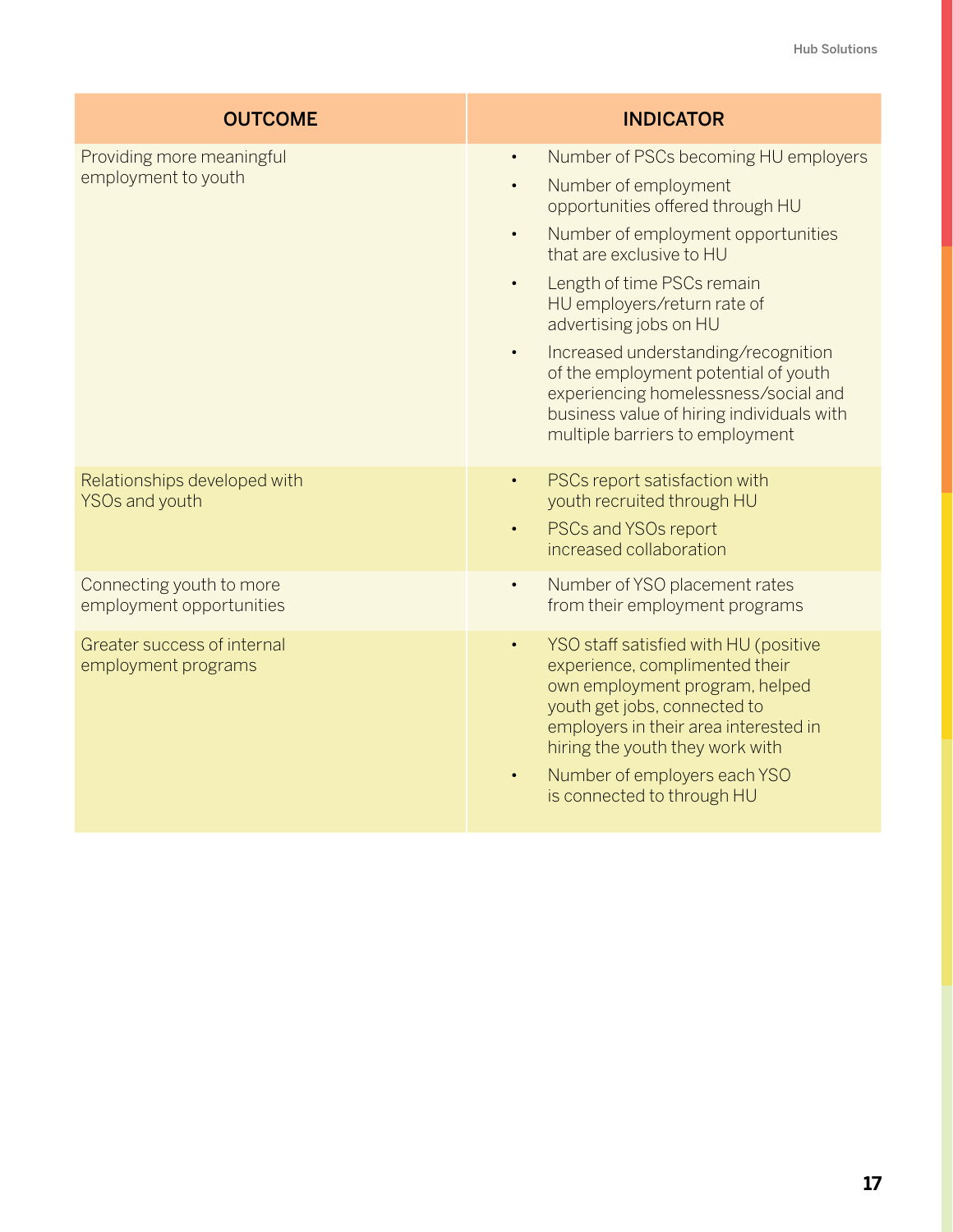# **Section 6:** Results

### INTERVIEWS AND SURVEYS WITH YOUNG PEOPLE & YSO INTERVIEWS

We begin this section with a description of the young people we spoke with and surveyed, followed by the key findings that emerged from the interviews and surveys with young people and interviews with representatives from the YSOs.

### **WHO DID WE SPEAK WITH?**

### *Interviews with Young People*

Below we present the key demographic characteristics of the nine young people who participated in an interview. The interview participants were in their early-20s and there was a relatively equal split of men and women. The majority of participants were single and did not have children. The participants were racially diverse and two-thirds were not born in Canada. The majority of participants were currently living with family or friends and slightly more than half had an experience of homelessness. A little less than half of the participants were currently working, with the remaining participants receiving government assistance.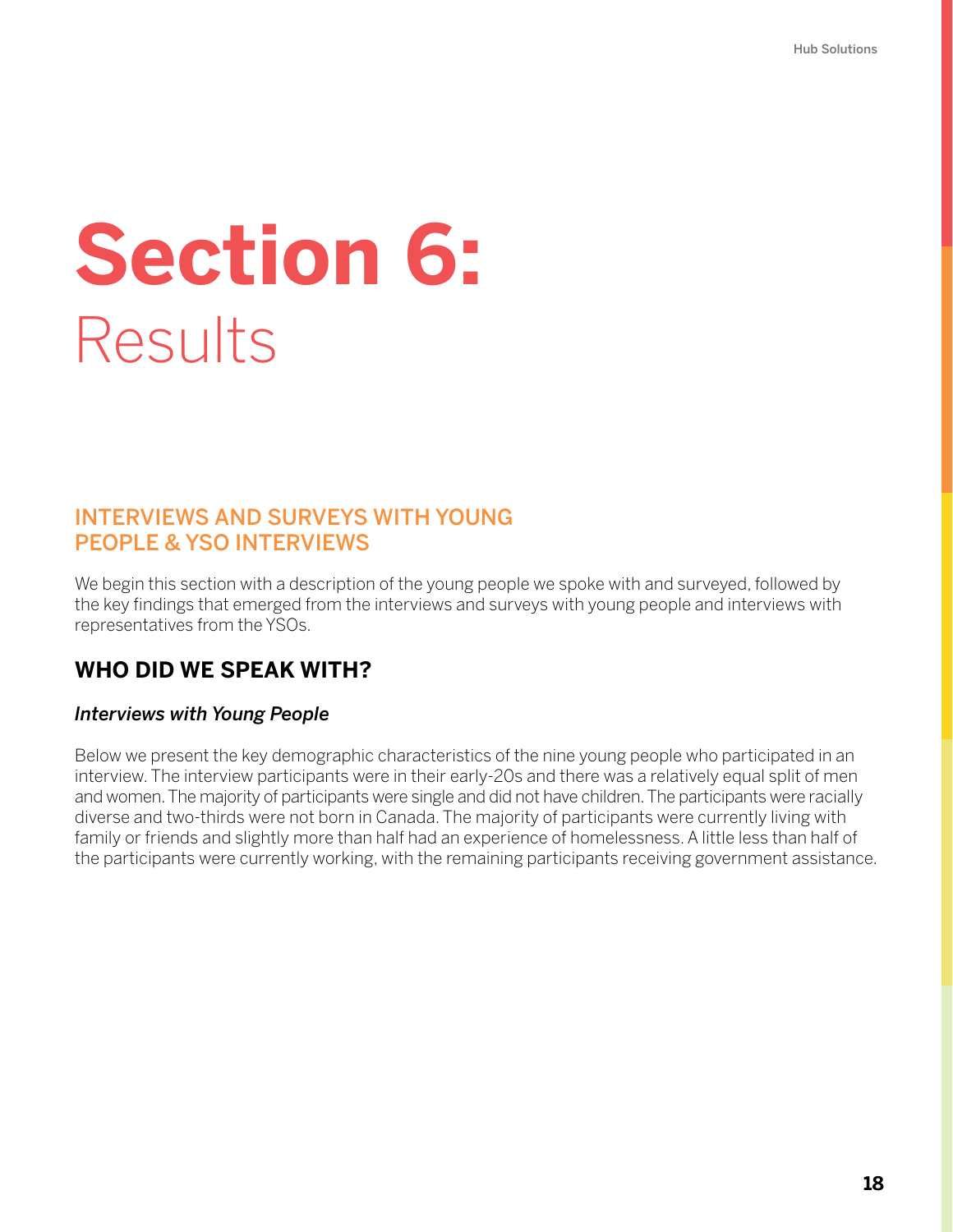### **TABLE 1.** DEMOGRAPHIC CHARACTERISTICS OF INTERVIEWEES.

|                                                   | Mean (SD) or % | Min | <b>Max</b> |
|---------------------------------------------------|----------------|-----|------------|
| Age                                               | 23.28 (4.44)   | 17  | 27         |
| Gender                                            |                |     |            |
| <b>Female</b>                                     | 44.4%          |     |            |
| <b>Male</b>                                       | 55.6%          |     |            |
| Relationship Status (yes)                         | 22.2%          |     |            |
| Number of dependents (yes)                        | 0.0%           |     |            |
| Race/Ethnicity                                    |                |     |            |
| <b>African Canadian/Black</b>                     | 44.4%          |     |            |
| Caucasian/White                                   | 22.2%          |     |            |
| <b>Hispanic</b>                                   | 11.1%          |     |            |
| <b>South Asian</b>                                | 11.1%          |     |            |
| <b>Mixed Ethnicity</b>                            | 11.1%          |     |            |
| Born in Canada (yes)                              | 33.3%          |     |            |
| <b>Experience of Homelessness</b>                 |                |     |            |
| <b>Yes</b>                                        | 44.4%          |     |            |
| <b>No</b>                                         | 55.6%          |     |            |
| <b>Current Housing</b>                            |                |     |            |
| Own apartment                                     | 22.2%          |     |            |
| Living with family/partner                        | 55.6%          |     |            |
| Transitional housing/<br><b>Emergency shelter</b> | 22.2%          |     |            |
| Source of Income                                  |                |     |            |
| <b>Employment</b>                                 | 44.4%          |     |            |
| Gov't assistance (OW, ODSP, OSAP)                 | 44.4%          |     |            |
| <b>Did not answer</b>                             | 11.1%          |     |            |
| <b>Currently Employed</b>                         |                |     |            |
| <b>Yes</b>                                        | 44.4%          |     |            |
| <b>No</b>                                         | 44.4%          |     |            |
| Did not answer                                    | 11.1%          |     |            |

### *Surveys*

In total, 39 young people accessed the survey, 30 of whom fully completed the survey and two who completed the majority of the survey (i.e., completed at least 72 percent of the survey). There were seven respondents who completed less than 10 percent of the survey and were therefore excluded from the results. Below we present the key demographic characteristics of the sample.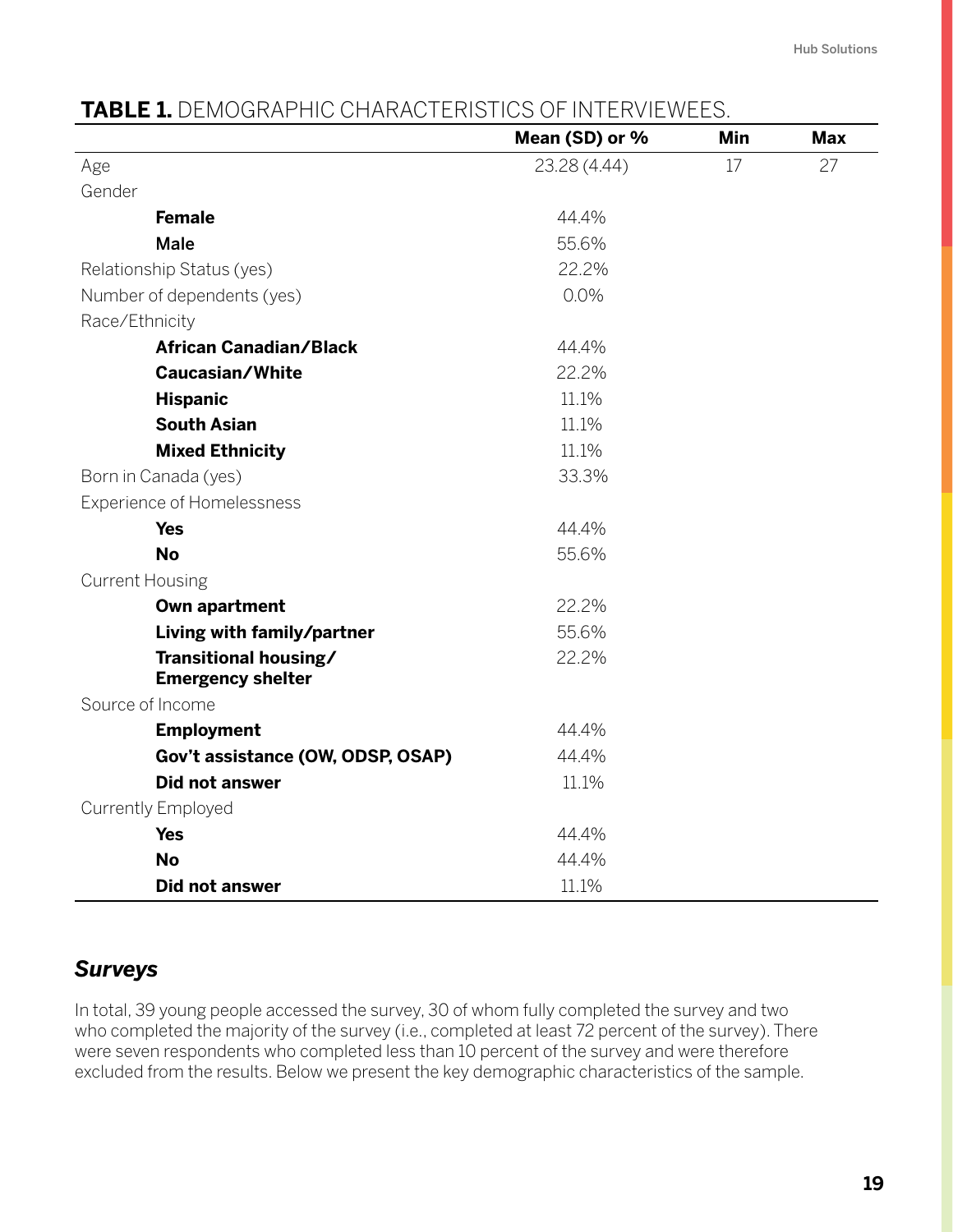The demographics closely mirror that of the interview participants. The survey participants were in their early-20s, there was a relatively equal split of men and women, and the majority were single and did not have children. The participants were racially diverse and half were not born in Canada. The majority of participants were either living alone or with their family or a partner and one-fifth of participants had an experience of homelessness. Approximately 38 percent of the participants were currently employed, close to one-third were unemployed, and the remainder were receiving government assistance.

### **TABLE 2.** DEMOGRAPHIC CHARACTERISTICS OF SURVEY PARTICIPANTS.

|                                               | Mean or %    | <b>Min</b> | <b>Max</b> |
|-----------------------------------------------|--------------|------------|------------|
| Age                                           | 23 (SD 5.38) | 16         | 30         |
| Gender                                        |              |            |            |
| Female/Woman                                  | 50.0%        |            |            |
| Male/Man                                      | 46.9%        |            |            |
| <b>Trans Female/Trans Woman</b>               | 3.1%         |            |            |
| Has a partner (yes)                           | 25.0%        |            |            |
| Has children (yes)                            | 6.3%         |            |            |
| Race/Ethnicity                                |              |            |            |
| Asian/Southeast Asian/<br>East Asian/Indian   | 35.5%        |            |            |
| Caucasian/White                               | 29.0%        |            |            |
| African Canadian/Black                        | 16.1%        |            |            |
| Indigenous                                    | 3.2%         |            |            |
| Other                                         | 16.2%        |            |            |
| Born in Canada (yes)                          | 50.0%        |            |            |
| Year Moved to Canada                          | n/a          | 1990       | 2018       |
| Experience of Homelessness                    |              |            |            |
| <b>No</b>                                     | 68.8%        |            |            |
| <b>Yes</b>                                    | 21.9%        |            |            |
| Prefer not to say                             | 9.4%         |            |            |
| <b>Current Housing</b>                        |              |            |            |
| Own apartment                                 | 44.8%        |            |            |
| Living with family/partner                    | 51.7%        |            |            |
| Transitional housing/ Emergency shelter       | 3.4%         |            |            |
| Source of Income                              |              |            |            |
| <b>Employment</b>                             | 37.5%        |            |            |
| <b>None</b>                                   | 34.4%        |            |            |
| <b>Government Assistance</b>                  | 18.8%        |            |            |
| <b>Employment &amp; Government Assistance</b> | 6.3%         |            |            |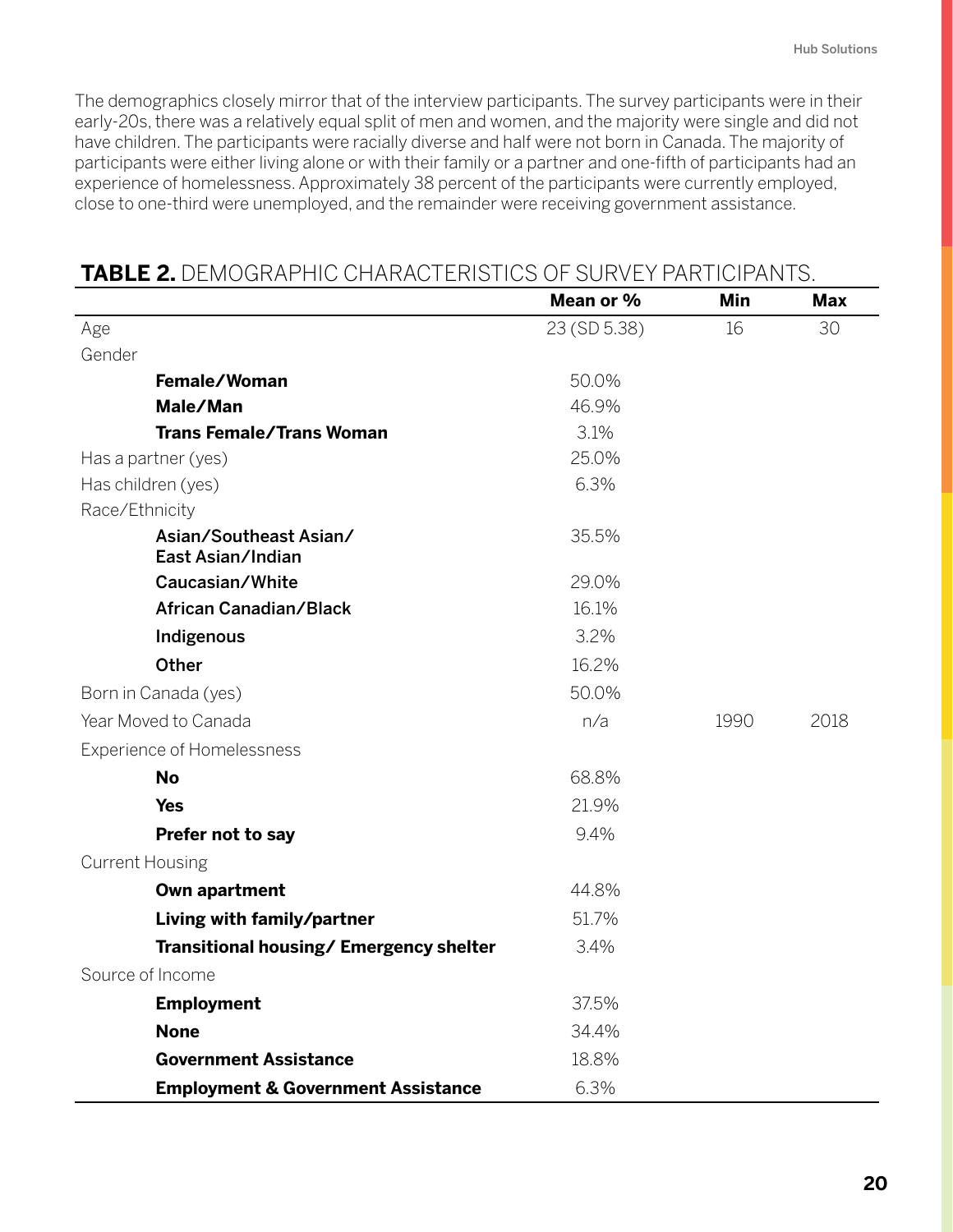Given the importance of education, we also asked survey respondents of their educational backgrounds. As demonstrated in the table below, more than half of the participants were either currently enrolled in or had fully or partially completed college or university.

### **TABLE 3.** EDUCATIONAL LEVELS OF SURVEY PARTICIPANTS.

|                                                          | $\frac{0}{0}$ |
|----------------------------------------------------------|---------------|
| Currently enrolled in any education or training programs | 59.4%         |
| <b>High School</b>                                       | 52.6%         |
| <b>College/University</b>                                | 36.9%         |
| <b>Other (English)</b>                                   | 10.5%         |
| Not currently enrolled in education or training programs | 40.6%         |
| <b>Graduated High School</b>                             | 8.33%         |
| <b>Some College/University</b>                           | 16.67%        |
| <b>Graduated College/University</b>                      | 75.00%        |

### *Youth-Serving Organizations (YSOs)*

HireUp staff conducted interviews with several of their YSO partners. In total 11 interviews were completed, with participants situated in Alberta and Ontario.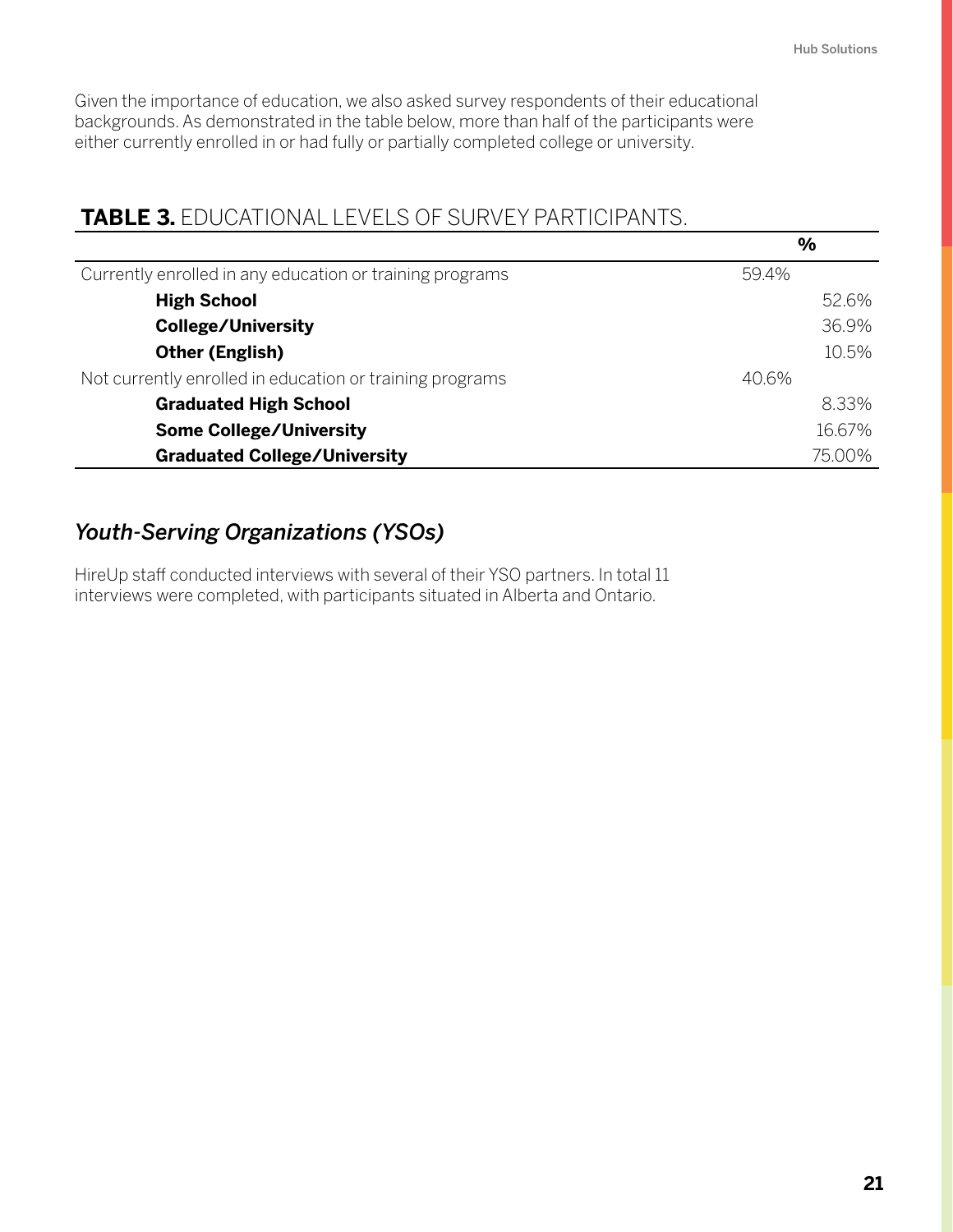### **Key Findings**  from the Interviewees and Surveys

We begin this section by presenting the barriers to employment that young people were facing. We follow this by discussing the impact of HireUp in helping young people seek out and attain employment. We finish by discussing the strengths of HireUp and opportunities for improvement.

### **WHAT BARRIERS ARE YOUNG PEOPLE EXPERIENCING IN SEEKING AND/OR MAINTAINING EMPLOYMENT?**

### *Interviews with Young People*

We asked young people of barriers they were encountering in seeking and/or maintaining employment. As expected, participants commonly listed a lack of education and experience as a major barrier; however, the participants also shared several unique barriers. These centered on not having Canadian job experience, language barriers, mental health, and housing insecurity.

### Lack of Canadian Employment Experience

One interviewee spoke of the challenge of not having employment experience in Canada. They shared the following:

Like I said there's, like, experience wise, like, I'm, so, I'm not from Canada and most " of my job history is not from Canada. Um, like, most of the stuff I did in Canada was, like, volunteer work not much like going into the workforce and working and getting paid stuff. Like, um, but a lot of people are asking like experiences in like for years of experience and I'm like I've only been here in like three years, so yea, like, that's the barrier for me, like, not having like experience here.

The quote highlights the challenges that new Canadians can have in accessing employment.

### Language Barriers

Some participants shared that they were not always able to understand job titles and requirements. For example, a participant stated, *"Just basically it was maybe my English, I'm not sure, I wasn't able to understand some of the titles. So I-I, maybe me not understanding it because of language, but yeah."* This quote further highlights the challenges that new Canadians can have in accessing employment.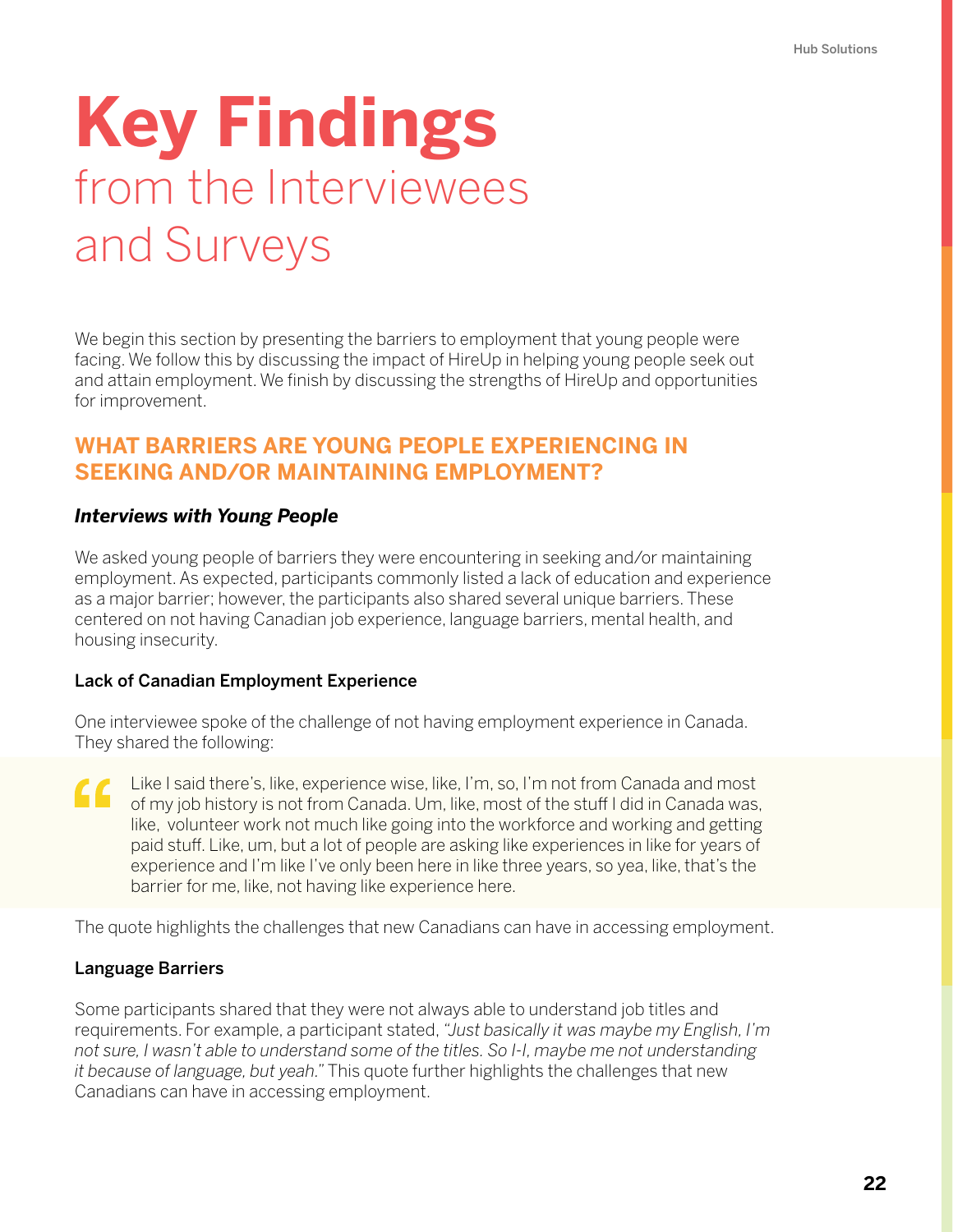### Anxiety with Job Process

Some interviewees revealed that their efforts to seek employment were impeded by their mental health, particularly symptoms of anxiety. Specifically, young people felt anxious around the interview process. For example, one participant shared that they, *"feel kind of like too jittery when I go to an interview, and I know that's not a good thing but, but um that could probably be a barrier also I kind of tend to, like when I'm really kind of nervous I kind of tend to stutter."* 

### **Homelessness**

Participants with current or former experiences of homelessness spoke of several barriers they faced in obtaining and maintaining employment. Participants noted that it is easier to seek employment with stable housing since most employers require an address to send employment-related information. This point is demonstrated by the following quote, *"Oh, um, like, when I [was] homeless that was kind of hard [because] I didn't know what address to put, but with stable housing it's pretty easy to apply."*

Without stable housing, some participants had to list their family's home as an address when filling out an application. This was not an easy decision for some young people, as familial conflict may have contributed to their homelessness.

Another challenge participants shared was the lack of access to new and clean clothing.

### *YSO Interviews*

YSO participants spoke of two additional barriers that young people are facing: (1) gender non-conforming identity of young people; and (2) other intrapersonal factors.

### Non-Conforming Gender Identity

YSO participants shared that transgender and gender non-conforming young people had challenges filling out job applications, as the gender on their government-issued identification did not reflect their gender identity. This caused anxiety and many feared gender-related discrimination from employers. As stated by one of the YSO participants:

1. So, [youth] may not have been able to legally change their name um yet, and so, one of their biggest barriers around finding or even going for a job is that their ID might say like 'Elizabeth' and they show up and their appearance isn't that of what you know, society might deem as like a 'female-like', … so, usually they won't even apply for jobs because...an employer might discriminate against [them] because of [their] gender identity.

### Intrapersonal Factors

YSO representatives stated that many of the young people accessing their services were experiencing challenges related to substance use and mental health. Due to these challenges, some young people lacked the skills needed to navigate the workforce. One participant attributed this to young people *"never [having] someone to teach them those life skills that are crucial to doing well".* As a result, YSO representatives found that many young people they work with lacked self-confidence and did not perceive themselves as ready for employment.

### **WHAT DOES IT MEAN TO BE A SUPPORTIVE EMPLOYER?**

Many of the YSO representatives shed light on the importance of employers in helping young people overcome these barriers to employment. Indicators of a supportive employer included flexible interview processes, mentorship, awareness of a young person's unique identity, and engagement with YSOs.

### *Flexible Interview Processes*

YSO representatives identified the need for a non-traditional interview process to test the true candidacy of the young person. A non-traditional interview was described as a hands-on, on-site interview that required young people to perform tasks required for the job as opposed to focusing on traditional means of young people pitching their abilities.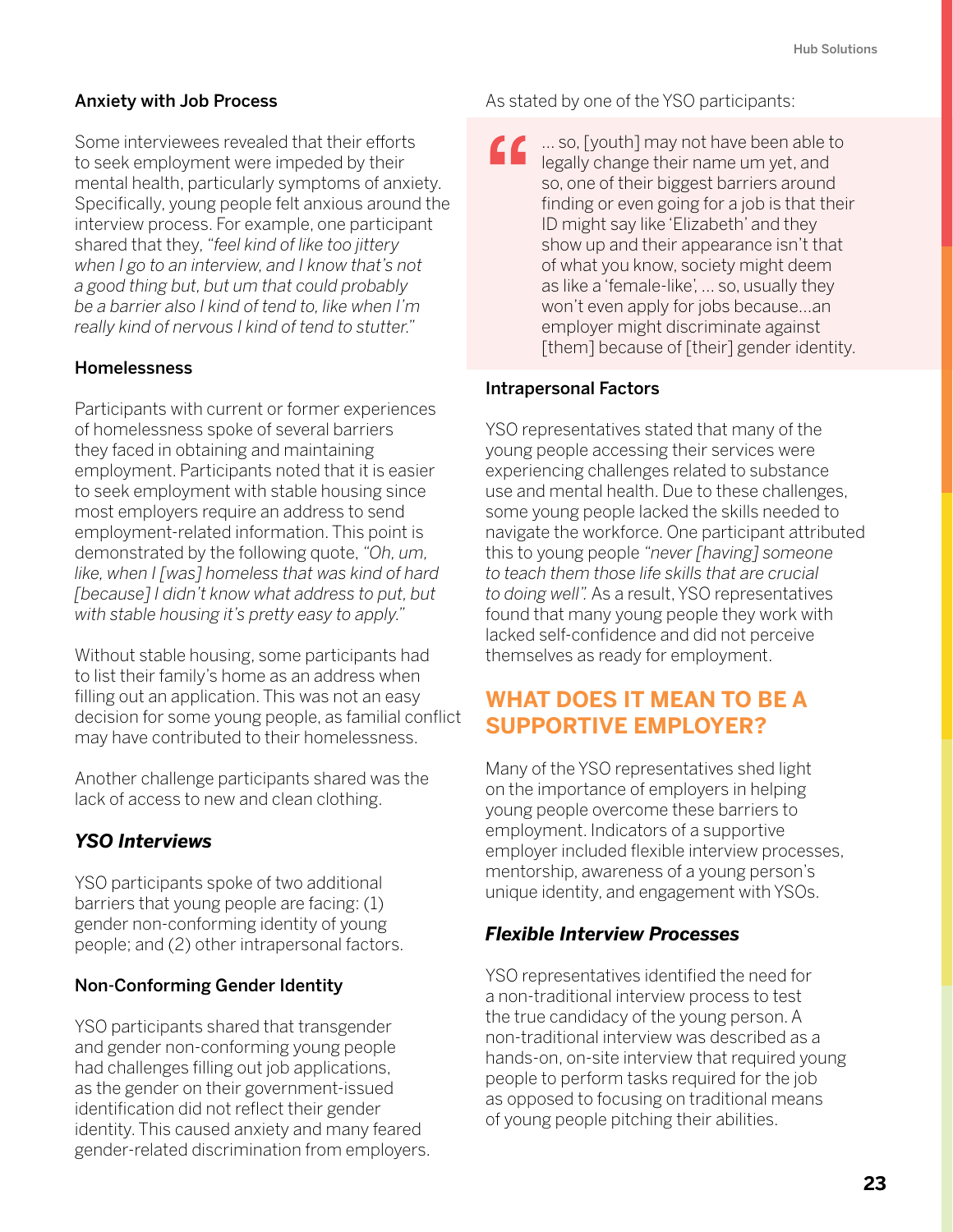### *Mentorship Opportunities*

Once employed, YSO representatives suggested that employers provide young people with workplace mentorship opportunities to assist with transitions into the workplace. They suggested that employers should seek out and train mentors who could provide personalized learning opportunities for young people. These learnings will help a young person to reach their full potential on the job.

### *Awareness of a Young Person's Unique Identity & Educational Opportunities*

Employers are also entreated to be understanding of the unique needs, vulnerabilities, and trauma of the young person once hired. One YSO representative stated that some young people are *"coming from a hard place and just need that person that can understand that it might not always work out at work"*. As such, educating employers around the various issues young people may face, such as mental health challenges or substance use, will help them to be flexible around the needs of young people and to provide supports, as well as challenge and address stigma and discrimination in the workplace.

### *Engagement with YSOs*

Finally, as described in the quote below, a supportive employer must be willing to communicate with young people and YSO staff.

Sometimes the youth want us to be  $\epsilon$ involved in that and want us to kind of help them advocate and stuff so making sure that the employer is open to having those conversations with support people, umm, to help maintain that position for the youth.

### **WHAT TYPES OF JOBS ARE YOUNG PEOPLE LOOKING FOR?**

### *Interviews and Surveys with Young People*

Both interview and survey participants were asked of the kinds of jobs they would like to see on the HireUp platform. Responses from the survey participants are found below.

### **TABLE 4.** SECTORS OF EMPLOYMENT YOUNG PEOPLE WOULD LIKE TO SEE ON HIREUP

|                              |       | 7V      |
|------------------------------|-------|---------|
| Retail/Customer Service      |       | 21.33%  |
| Technology                   |       | 14.67%  |
| Food Services/Restaurants    |       | 12.00%  |
| Call Centres                 |       | 9.33%   |
| Social Services/Support Work |       | 8.00%   |
| Office/Banks                 |       | 8.00%   |
| Construction/Trades          |       | 8.00%   |
| Other                        |       | 8.00%   |
| Factory/Manufacturing        |       | 5.33%   |
| Driver/Delivery              |       | 2.67%   |
| Marketing/Design             |       | 2.67%   |
|                              | Total | 100.00% |

**%**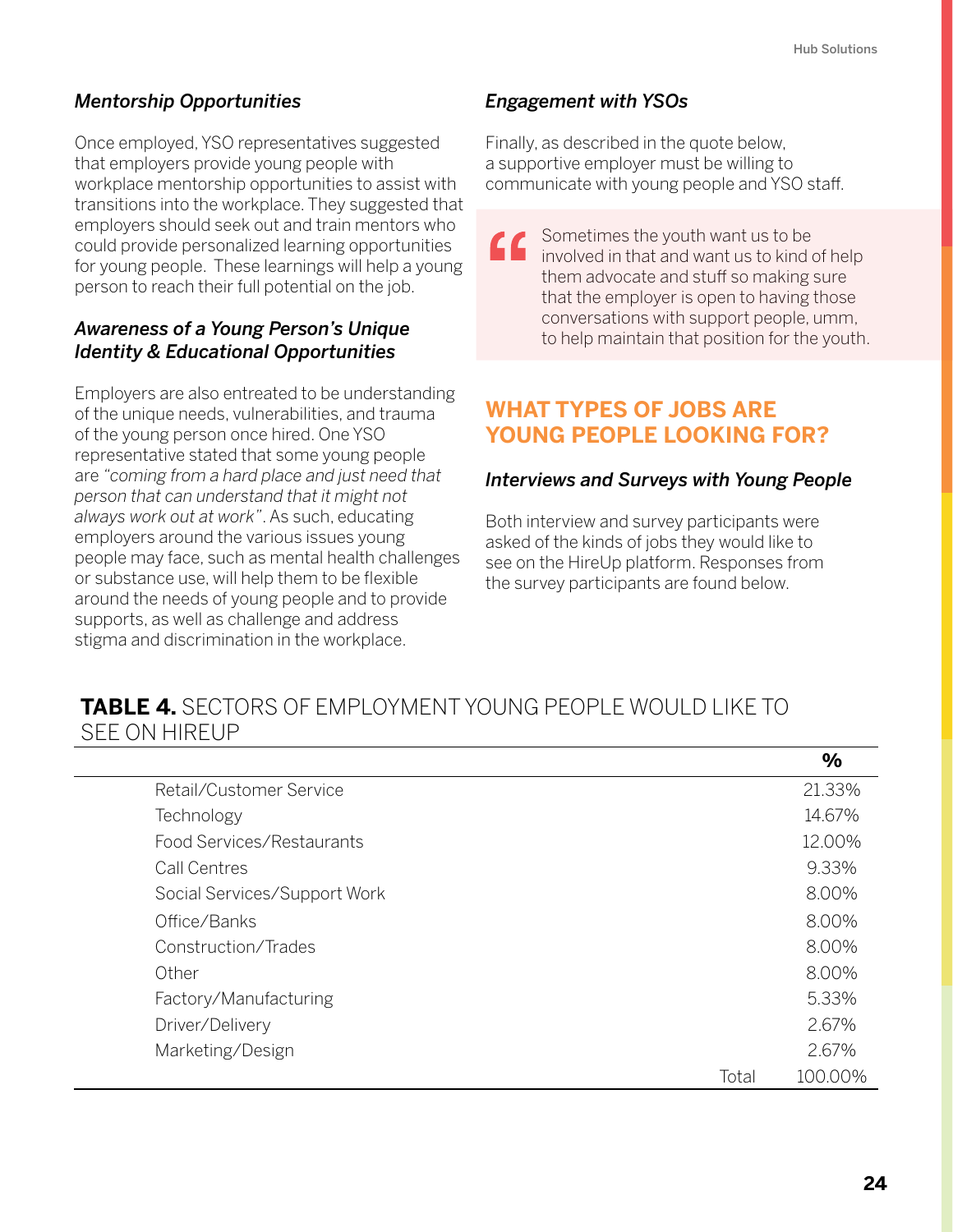The top three responses were Retail/Customer Service (21%), Technology (15%), and Food Services/Restaurants (12%). Almost half of young people indicated that they are looking for part-time employment (43%). Thirty percent reported they are looking for full-time work and 27% are looking for a job that starts part-time and will lead to fulltime.

As with the survey participants, interviewees shared that they were often looking for retail and customer service positions. The participants also listed banking, data-entry, and youth-specific opportunities at youth camps and after-school programs.

The types of jobs participants were interested often matched their previous employment experiences. The majority of interview participants spoke of having previous food service and retail experience, while a handful spoke of working in information technology (IT) and data entry.

### *YSO Interviews*

YSO representatives provided specific examples of the employment areas and settings in which young people are interested. Some of these included: (1) Construction and general labour; (2) Security; (3) Retail & Customer services; (4) Banking; (5) Bartending/Serving; (6) Coffee shops & cafes; and (7) Family-owned businesses. YSO participants also shared that young people are looking for positions that start as part-time and can lead up to full-time hours, as well as temporary and permanent positions. All positions should provide appropriate compensation and benefits.

### **IS HIREUP OFFERING EMPLOYMENT OPPORTUNITIES THAT ARE MEETING YOUNG PEOPLE'S NEEDS?**

Interviewees and survey respondents had mixed opinions on the adequacy of the number and breadth of employment opportunities listed on HireUp. When asked how satisfied they were

with the jobs available on HireUp, 55.2 percent of survey respondents stated they were extremely or somewhat satisfied, 27.6 percent of respondents were neither satisfied nor dissatisfied, and 17.2 percent were somewhat or extremely dissatisfied.

Many interviewees were satisfied with the employment opportunities available on HireUp, but some felt that there could be greater variety in the jobs that are offered. For example, one interviewee stated:

I mean to be honest with you like, when  $\epsilon$ I was applying there, there were literally only five companies' jobs were there and then the one company has like ten listings of their you know, so they're not, at that time there were not enough jobs, maybe there's more now? Right now, I'm looking at it its Scotiabank has their only, for me - it's only three companies that are - have job openings and Scotiabank has like fifteen job openings. So, I mean, if I was a potential candidate, I might be looking for more job listings from various other companies as well, like not just limited to three or four.

Another young person shared that due to their geographic location, there were few options available to them. They stated:

Yeah, there just wasn't a lot offered in " Ottawa, like I searched again and maybe like I did my search and there was four to five jobs basically...You're kind of just limited in some way.

Interviewees who were seeking jobs in customer service positions were generally pleased with the jobs offered on HireUp, as illustrated by the following quote, *"Um, yeah [I'm looking for] retail, customer service, mostly I would say… So I feel like Hire Up kinda gave me that opportunity…[to apply to] all those types of jobs."*

It should be noted that HireUp has diversified the number of employers on its website and continues to seek out new employers.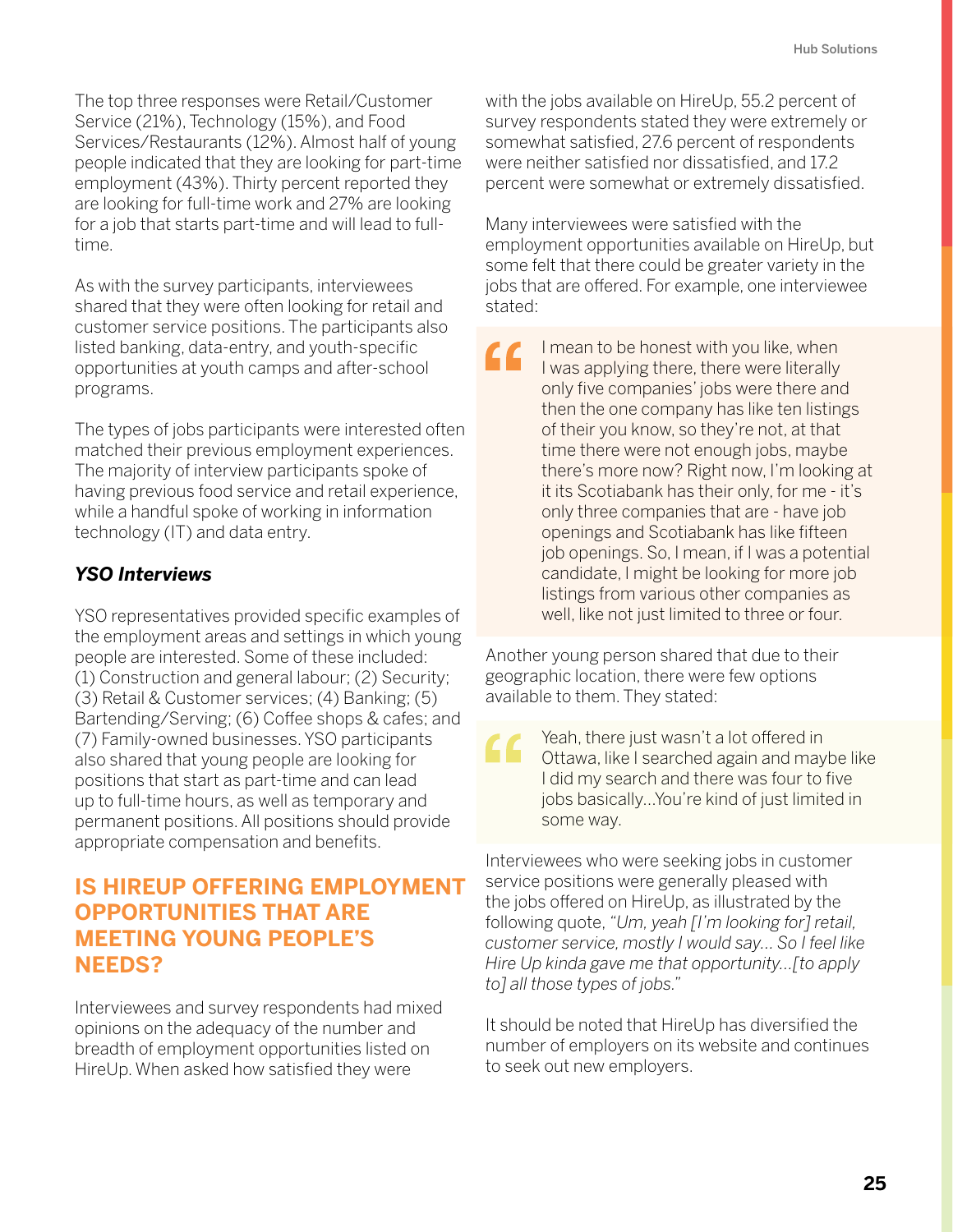### **WERE PARTICIPANTS ABLE TO ATTAIN EMPLOYMENT THROUGH THE HIREUP PLATFORM?**

All of the interviewees reported applying to at least one job through the HireUp platform. The number of jobs applied to ranged from one to 20. Of the four interviewees who were currently employed, one was hired through HireUp, two were unsure, and one did not attain employment through HireUp.

Close to 88 percent of survey participants reported applying to a job through HireUp. Of the 15 survey participants who were currently employed (see Table 5), two young people (13.3%) reported that they received their current job by applying through HireUp. To apply these employment numbers to the current number of active users on HireUp (n=1372), this means that potentially close to 180 young people may obtain employment via HireUp (i.e., 13% of all active HireUp users). It is important to recognize that these are only projections and do not reflect the actual number of young people who have obtained employment via HireUp.

The 17 survey participants who were not currently employed were asked if any of their previous employment was the result of applying via HireUp. Of the 13 participants who had previously applied to jobs via HireUp, 23 percent reported that they successfully attained employment via HireUp.

### **TABLE 5.** EMPLOYMENT ATTAINED THROUGH HIREUP

|                                                                                                 | <b>Yes</b> | Nο    | don't know |
|-------------------------------------------------------------------------------------------------|------------|-------|------------|
| Did you get your current job by applying through HireUp? (n=15)                                 | 13.3%      | 86.7% | 0.00%      |
| If no to above, have you applied to a job<br>through HireUp's website? (n=17)                   | 76.5%      | 23.5% | N NUX      |
| If yes to above, did you get hired for any of the<br>positions you applied to on HireUp? (n=13) | 231%       | 692%  | 77%        |

We also examined trends among survey participants who were currently employed to those were not (excluding participants who were on social assistance). We focused on gender, whether young people were born outside of Canada, and previous experiences of homelessness. As indicated in the table below, more females were currently employed and more males were unemployed. A higher percentage of those who were currently employed were born outside of Canada, whereas a higher percentage of those who had no employment were born in Canada. Also, a slightly higher percentage of those who had experience of homelessness were unemployed, whereas those who were currently employed had a slightly higher percentage of not experiencing homelessness.

Although the number of participants was too small to determine if these differences were statistically significant, it demonstrates that certain groups may be encountering barriers (i.e., young people who have experienced homelessness), while others are able to effectively obtain employment (i.e., new Canadians and women).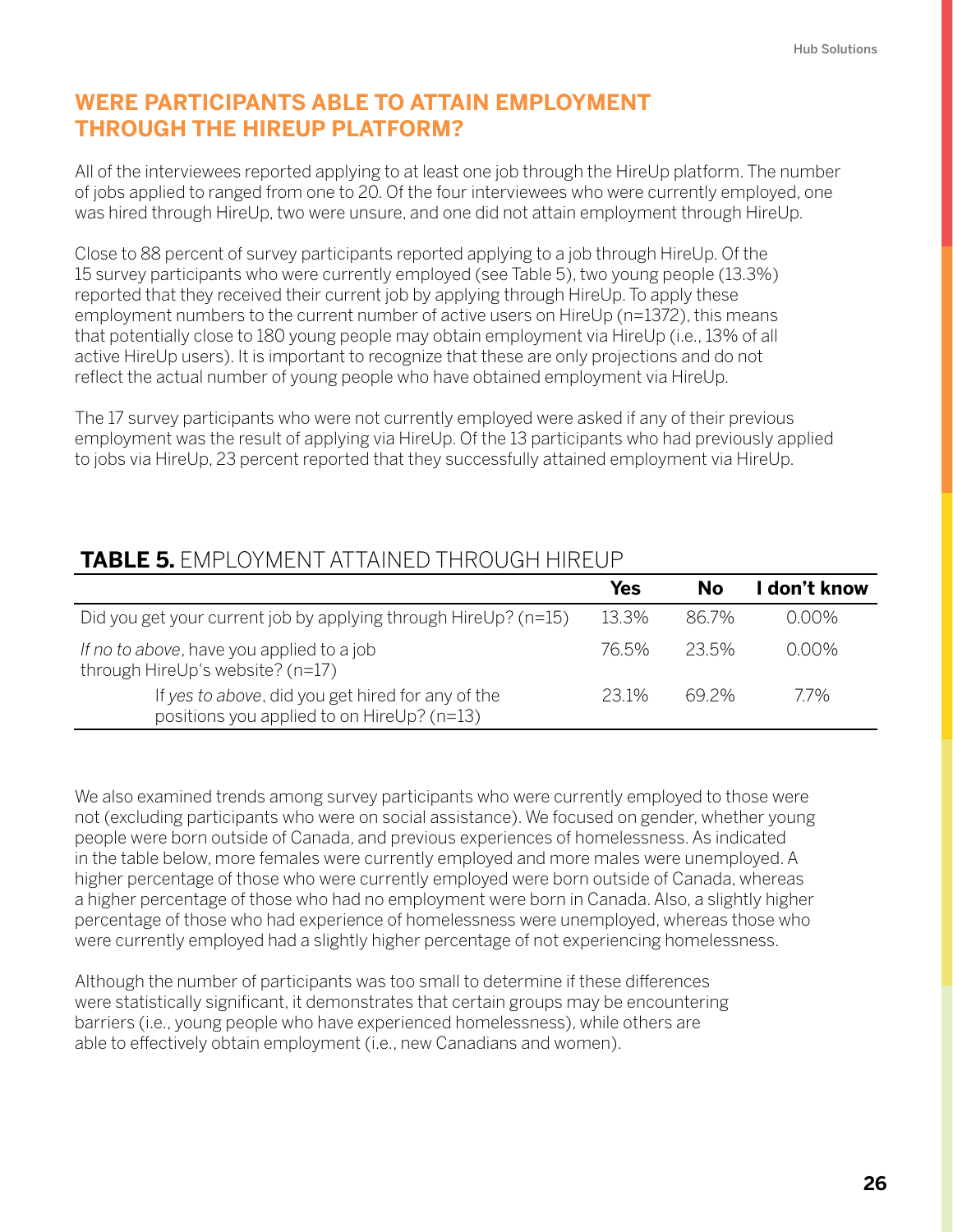### **TABLE 6.** COMPARISON OF EMPLOYED AND UNEMPLOYED SURVEY PARTICIPANTS.

|                |                                | Employed (n=15) | Not employed<br>$(n=11)$ |
|----------------|--------------------------------|-----------------|--------------------------|
| Gender         | Female/Woman (n=12)            | 60.00%          | 27.27%                   |
|                | Male/Man $(n=13)$              | 40.00%          | 63.64%                   |
|                | Trans Female/Trans Woman (n=1) | $0.00\%$        | 9.09%                    |
|                | Total $(n=26)$                 | 100.00%         | 100.00%                  |
| Born in Canada | Yes $(n=14)$                   | 40.00%          | 72.73%                   |
|                | $No(n=12)$                     | 60.00%          | 27.27%                   |
|                | Total $(n=26)$                 | 100.00%         | 100.00%                  |
| Experience of  | Yes $(n=10)$                   | 13.33%          | 18.2%                    |
| Homelessness   | $No(n=15)$                     | 80.00%          | 72.7%                    |
|                | Prefer not to say $(n=1)$      | 6.67%           | 9.1%                     |
|                | Total $(n=26)$                 | 100.00%         | 100.00%                  |

### WHAT ARE THE STRENGTHS OF HIREUP?

We asked interviewees and survey participants of their favourite parts of HireUp. The participants generally had very positive feedback on the features and usability of the platform. The majority of participants found the website easy to use and were relatively happy with the job opportunities available. Two themes stood out when participants spoke of the strengths of HireUp: (1) job opportunities tailored to young people; and (2) HireUp is a reputable website.

### **Tailored Job Opportunities**

Several participants appreciated that HireUp was tailored to young people. One participant stated:

I like what they're doing, like what they're representing, um, they're trying to help out kids, you " know, youth and stuff because you know um, I think this seems really exclusive like you know I can't get the information from anywhere else … Um, so it's kinda good, being a former kid in care, I'm still dealing with struggles. Um, I like the fact that they have this specifically for us. So it's really helpful. I really like what they're representing, stuff like that.

In comparing HireUp to other employment website, one participant shared that in other websites:

… most of the jobs were not for a younger people or for the people the companies asked for a lot of requirements and like I didn't match neither of them and with Hire Up I was able to match quickly.

These responses demonstrate that young people who access HireUp appreciate that it is unique to other employment platforms.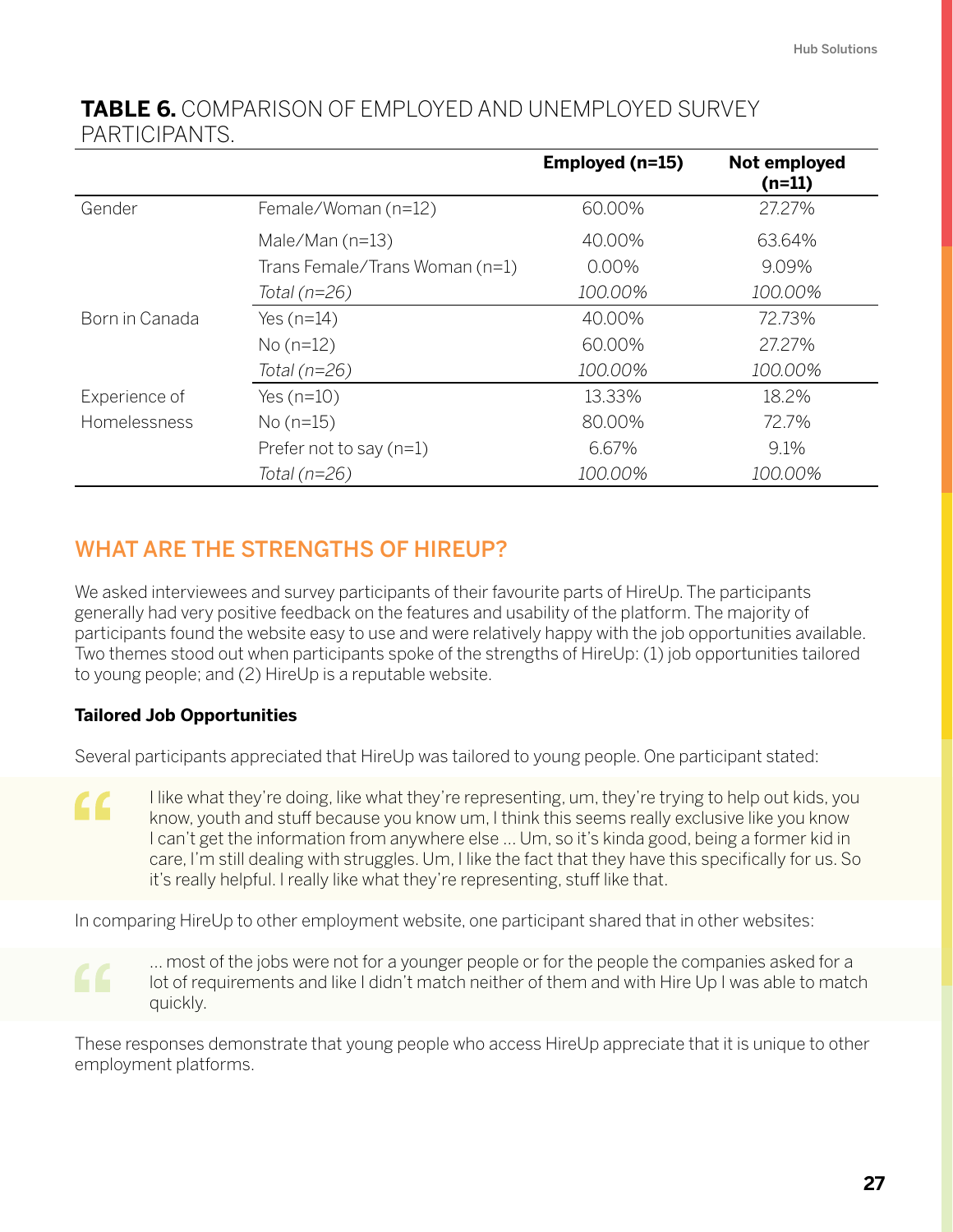### **A Reputable Website**

One participant felt that in comparison to other employment websites, HireUp felt more reputable. They shared:

With Indeed, it's too much. It's not very custom tailored to one niche market, it's like  $\epsilon$ everywhere. So I mean like, HireUp is more you know, for students or new students or people who are entering the workforce so I think it's more, mostly dedicated for that. So, I mean, with Indeed, sure I will say it's alright but like but they have too much scams going on there as well like you know, some of the job listings like people faking, trying to get your information, they're not real jobs.

### **Employment Outcomes**

Although not necessarily a qualitative theme, we did want to highlight that some young people shared that they are receiving callbacks for interviews. For example, a participant stated, *"I think the service is really good, I like it. I have got some call backs since I been using it, and that was early last year. So pretty good."*

### **WHAT ARE OPPORTUNITIES FOR IMPROVEMENT?**

Along with the positive feedback about HireUp, interviewees also shared several suggestions for improvements. These included real-time supports on the website, focused keyword searches, receiving a confirmation from employers once an application has been reviewed, greater details on the specifics of employment opportunities, increased outreach, and pre- and post-employment supports.

### **Real-time supports**

A small number of participants shared that they would have appreciated real-time supports when applying to jobs on HireUp. A participant shared:

" I might be doing something wrong, but I wouldn't really know who to go to, to be able to switch up my way of jobs searching or emailing somebody or something like that. So just really having that person to access to get feedback from, despite like, the system is there it's helpful, but we always need, I guess another hand.

### **Focused Keyword Searches**

Similarly, a small number of participants shared that the HireUp platform could improve its search capabilities. One participant stated that they would like to be able to limit searches to one city or province. Another participant stated that the results from their keyword search were too broad, *"like the words [I] put in exactly and then a bunch of other jobs showed up and I'm like*  *that's nice but that's not what I'm looking for."*  These suggestions reflect the previous version of the HireUp platform and have subsequently been addressed.

### **Confirmation of Application Submission & Interactions with Employers**

A handful of participants discussed the importance of HireUp providing a confirmation email once an employer receives their application. For example, one participant stated: *"Yeah … I was successful with the Walmart one, yeah, but for the Scotiabank, they didn't reply back to me after that like so, I don't know what happened."* Another participant stated that they would have liked to follow up with the employer directly to confirm that their resume had been reviewed. Similarly, a different participant stated that they would have appreciated for the name and coordinates of the hiring manager to be provided to enable them to directly follow up with their application.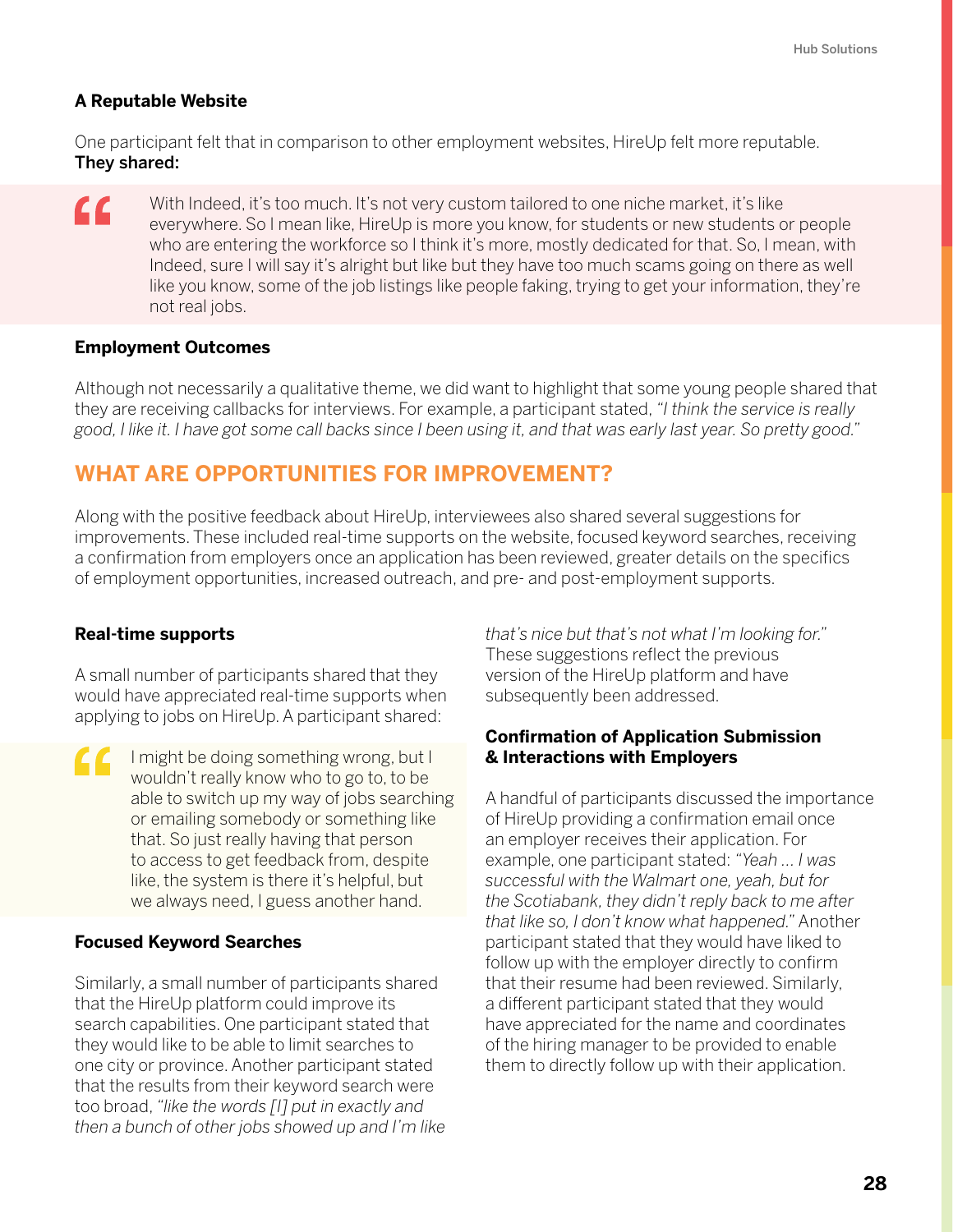### **Details of Employment Opportunities**

Several participants spoke of wanting more detailed descriptions of the jobs that are posted. This includes providing specific coordinates of hiring managers (as stated above) and salary and wage expectations. For example, one participant shared:

I would say if HireUp has more, more information about the company that you're applying [to], like CC Walmart or Scotiabank, ... [HireUp should] provide you with the salary range. People will be more interested to apply because like everyone is looking at the salary or the wage rate, how much is it, you know, what's the range?

### **Social Media Outreach**

Several participants indicated that they heard about HireUp through the YSO they were connected with. As another form of outreach, one young person suggested maintaining an active social media presence:

I just think they should have like an active social media…I think that will be a good way to  $\epsilon$ connect to the young people...every young person is on social media so, HireUp has…an advantage or like, to help with something and a lot of people see something good for the community, the word could spread to each other and like, more people coming out and like, more people will be effective on HireUp…and achieve their goals to what they want to accomplish.

### **Supports to Attain and Maintain Employment**

*Pre-employment Supports.* Participants listed several pre-employment supports that they felt HireUp could provide on their website. These were:

- Cover letter and resume supports;
- Interview preparation, practice and feedback;
- Information on training/certifications/licenses needed for specific types of employment (i.e., construction, servers, etc.);
- Developing and improving communication skills (i.e., how to communicate with employers);
- Access to an employment coach/counsellor for additional supports; and
- General feedback on submitted applications.

In relation to the last point, general feedback on submitted applications, one participant shared that they would like to:



... get that other perspective of what you can do differently. Cause I might be doing something wrong, but I wouldn't really know who to go to, to be able to switch up my way of job searching or emailing somebody or something like that. So just really having that person to access to get feedback from.

*Supports to Maintain Employment.* Once employed, participants thought that HireUp could provide supports with effectively communicating with employers and access to materials needed for employment (i.e., access to appropriate work attire).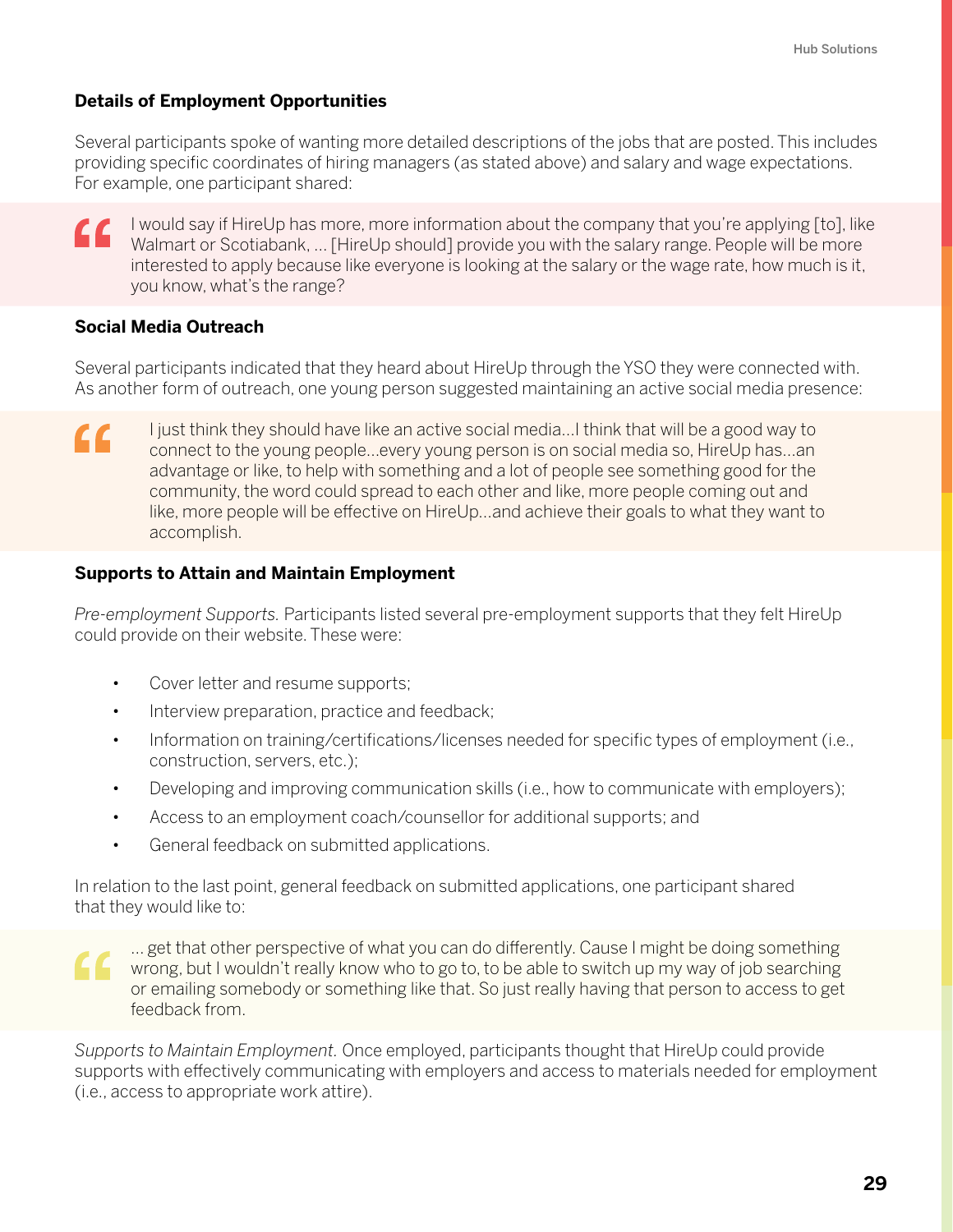### *YSO Interviews*

YSO respondents shared similar areas for improvement as young people, particularly around the supports to attain and maintain employment. Other areas for improvement included the development of a mobile app and including feedback from young people.

### **Supports to attain and maintain employment**

YSO representatives stressed that employment supports need to be youth-centered and youth-driven, meaning that young people should be involved in the development of employment programming and that supports should be tailored to their unique circumstances.

Many of the YSO representatives spoke of the value of providing pre-employment and post-employment supports to young people. Participants spoke of specific pre-employment strategies, such as enhancing a young person's understanding of the importance of attendance, time management, and abiding by instructions/company policies. Checking-in with a young person once they have attained employment was thought of an important follow-up support.

As part of this support, a peer component was described as particularly helpful. This involves connecting young people with their peers who have been in similar life or work situations so that they can learn from one another.

YSOs thought that HireUp could include some of these materials on their website. They thought that these online materials would be particularly helpful for young people living in rural communities where supports may be harder to access.

### **Mobile App**

Several YSO representatives indicated that a mobile HireUp app that young people could access on their cell phones would be particularly helpful. It should be noted that HireUp is currently working on developing a mobile app.

### **Incorporating Feedback from Young People**

Some YSO representatives indicated that HireUp should check-in with young people who access their website to see what elements of the website could be improved. This feedback will ensure that young people are engaged with HireUp and using a system that is easy for them to use.

### **INTERVIEWS WITH HIREUP STAFF**

### Data monitoring

HireUp staff identified that tracking employment outcomes was challenging. For example, a staff member shared:



So one thing we really recognized in the first year was that…right now we do have to rely on employers to report back to us…but employers…even, you know, the most engaged employers and the most engaged hiring managers might have a difficult time to respond to that email or respond to that request for numbers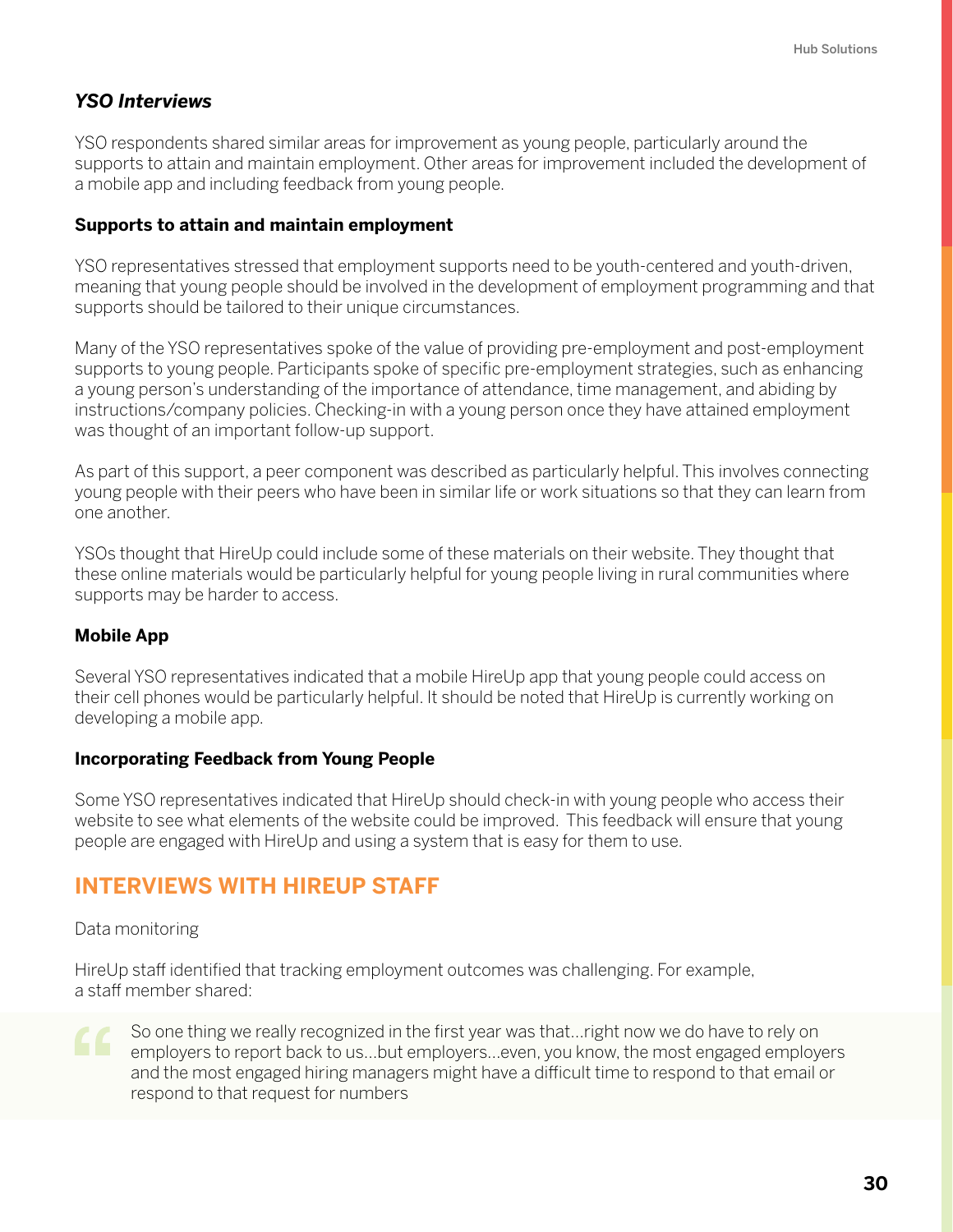As a result, HireUp has undergone changes to improve their data monitoring functions. For example, HireUp introduced the ability for their platform to be integrated into a company's existing applicant tracking system. This change allowed applications from HireUp to flow seamlessly into an employer's applicant tracking system and allowed for candidates to be flagged as HireUp applicant. It also provided an opportunity to flag applicants as candidates applying through HireUp.

### **WHAT PRIORITY AREAS SHOULD HIREUP FOCUS ON?**

Based upon the feedback received from interviewees, we asked survey respondents to prioritize five areas that HireUp could improve on to better support young people in their search for employment. Participants were asked to rank the factors from most important (1) to least important (5). The five areas were:

- **1.** Increase the number of jobs available
- 2. Increase the number of companies to apply to
- **3.** Help connect me to other employment services and supports (e.g., resume workshops, interview preparation, etc.)
- 4. Have someone who can help answer questions through live chat or email
- **5.** Providing supports after obtaining employment

The results are presented in the table below.

|                                                                          | <b>Priority Level</b> |                 | Average Per      |             |
|--------------------------------------------------------------------------|-----------------------|-----------------|------------------|-------------|
| <b>Priority area</b>                                                     | <b>High</b>           | <b>Mid</b>      | Low              | Item Rating |
| Increase the number and<br>types of jobs available                       | 15<br>(48.4%)         | $(0\%)$         | 16<br>$(51.6\%)$ | 3.13(1.6)   |
| Increase the number of<br>companies to apply to                          | 12<br>(38.7%)         | 9<br>$(29.0\%)$ | 10<br>(32.3%)    | 2.84(1.2)   |
| Help connect me to other employment<br>services and supports             | 11<br>$(35.5\%)$      | 12<br>(38.7%)   | 8<br>$(25.8\%)$  | 2.90(1.1)   |
| Have someone who can help answer<br>questions through live chat or email | 12<br>(38.7%)         | 6<br>$(19.4\%)$ | 13<br>$(41.9\%)$ | 3.00(1.4)   |
| Providing supports after<br>obtaining employment                         | 12<br>(38.7%)         | $(12.9\%)$      | 15<br>$(48.4\%)$ | 3.13(1.6)   |

### **TABLE 7.** PRIORITY AREAS

As evident by the table, increasing the number and types of jobs on HireUp was listed as the highest priority. The remaining areas were prioritized in relatively similar frequencies. Interestingly, an increase in the number and types of jobs was also rated as the lowest priority, indicating a divide among the participants.

Upon further examination of the data, participants who were currently working often ranked increasing the number and types of jobs as a low priority (9 of 14 participants who responded to the question). For those who were not working, they often ranked increasing the number and types of jobs as a high priority (9 of 16 participants who responded to the question). This makes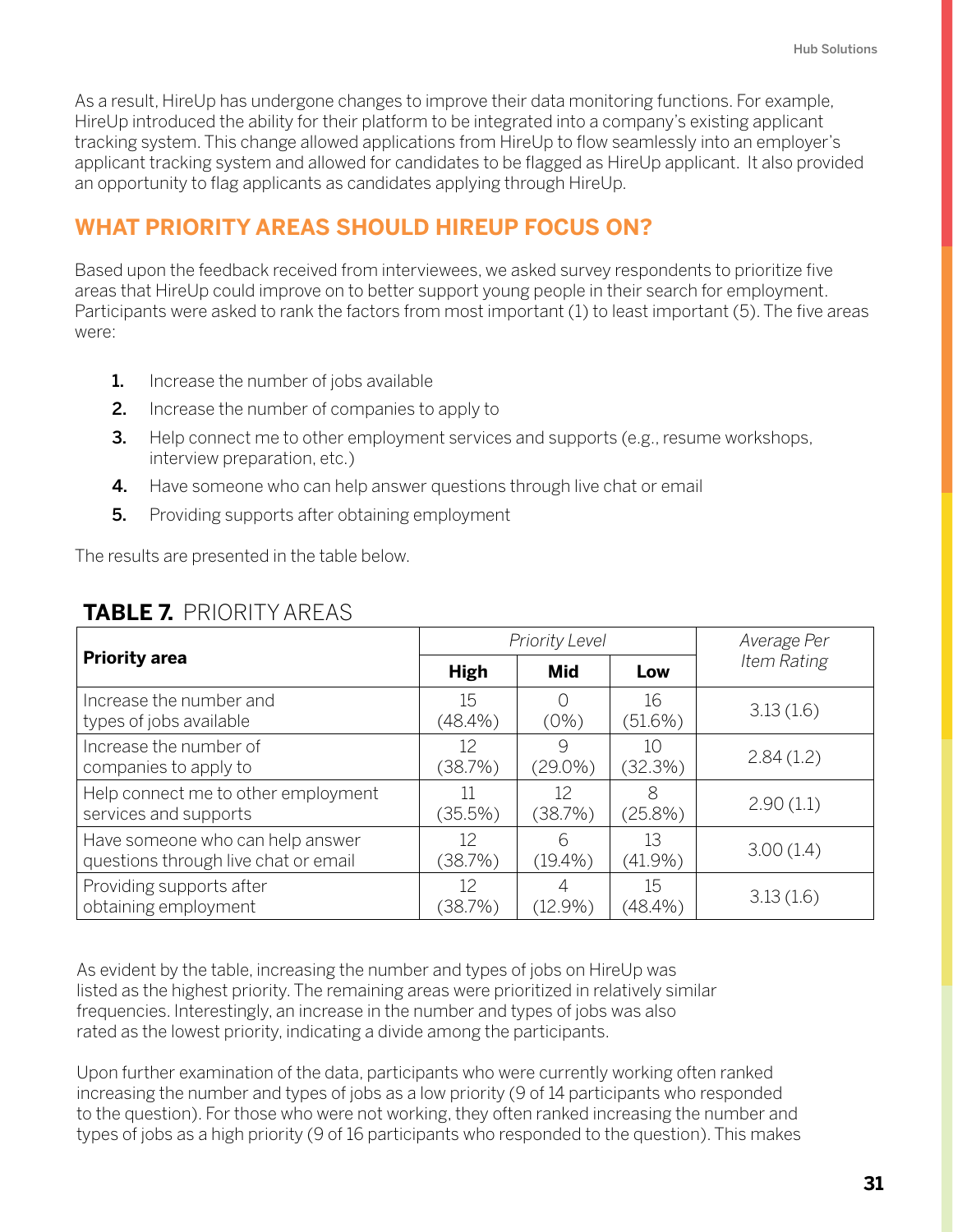intuitive sense, as support needs will change once a young person attains employment. Assistance with connections to other employment services was ranked by threequarters of participants as either a mid- or high-level priority. This is much higher than the other priority areas, indicating that participants consistently viewed this priority as an important feature that HireUp should consider adding to their current platform.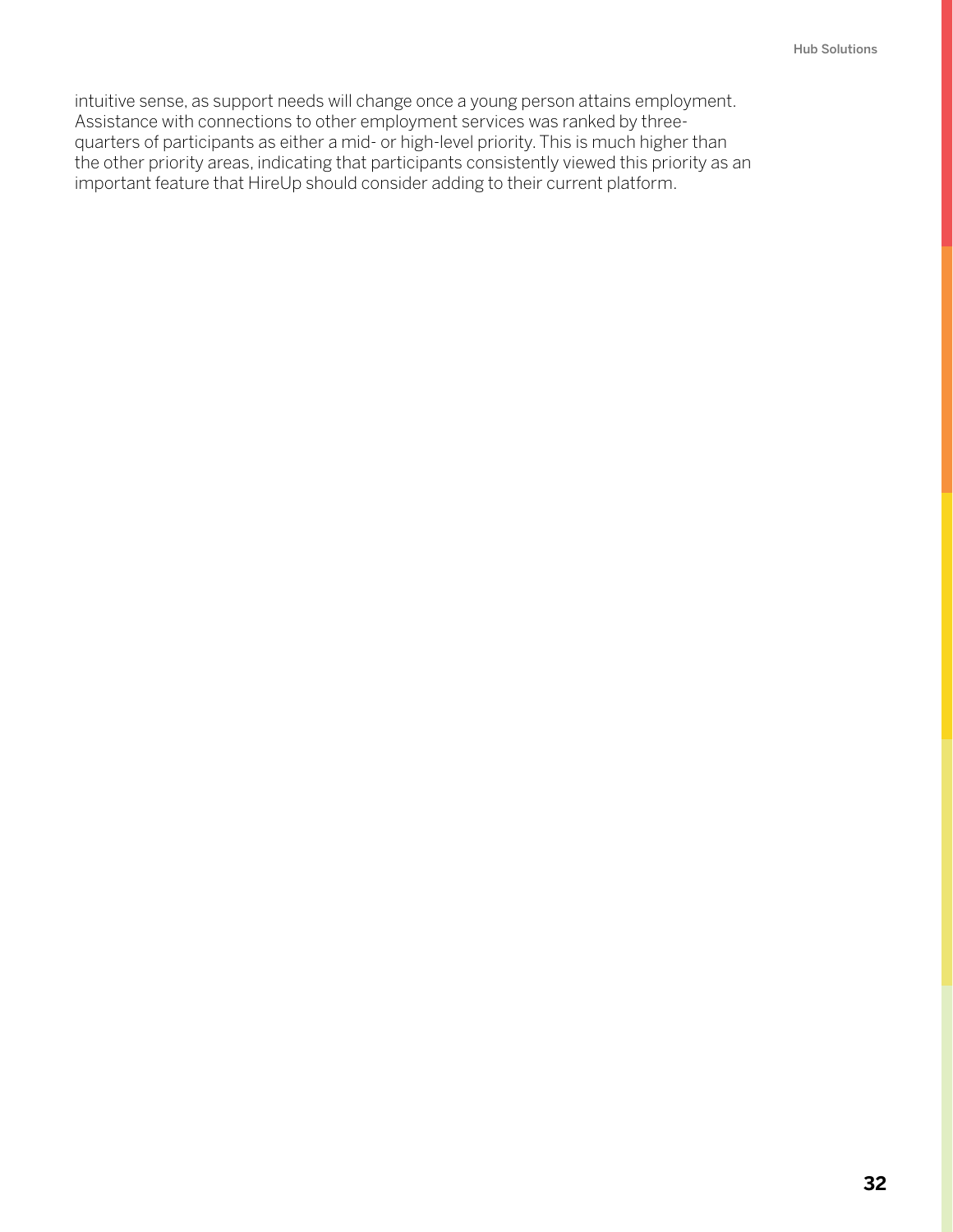### **What do these** results mean?

Our evaluation has demonstrated that HireUp is an effective platform to help young people access employment opportunities. Young people are satisfied with the features of the platform and appreciate that HireUp is specific to young people who encounter barriers to employment, unlike more generic employment platforms (i.e., Indeed). Below we discuss two key findings that emerged from the evaluation: (1) barriers to employment and diversity of participants; and (2) areas for growth.

### **BARRIERS TO EMPLOYMENT & DIVERSITY OF PARTICIPANTS**

Many of the young people we spoke with discussed the challenges they encounter when looking for employment. These barriers were similar to those reported in the literature and included a lack of education and employment experience, mental health challenges (Ferguson et al., 2012), housing instability (Barman-Adhikari & Rice, 2014; Ferguson et al., 2012; Karabanow et al., 2010), and discrimination based upon one's gender identity, sexual orientation, and/ or race (The Home Depot Canada Foundation & Impakt Corporation, 2015). Below we discuss three groups in particular: (a) transgender and gender non-conforming young people; (b) new Canadians; and (c) young people experiencing homelessness. We close by discussing the educational attainment of participants.

### *Gender Identity*

In regards to gender identity, YSO representatives shared that transgender and gender nonconforming young people experience barriers from the outset, as even applying to jobs is difficult since many application forms frame gender in binary terms (i.e., "male" or "female"). Further, some young people's government- issued identification does not match their gender identity, making it stressful for young people to identify their gender on an application. These examples indicate that

targeted strategies for working with transgender and gender non-conforming young people are warranted. This could include identifying inclusive employers, informing transgender and gender non-conforming individuals of their rights under the Canadian Charter of Rights and Freedoms and partnering with YSOs to organize a transgender job fair (Whalen, 2017).

### *New Canadians*

Our data found that new Canadians reported specific barriers to employment, such as a lack of Canadian employment experience and language barriers. Interestingly, our analysis of the survey data demonstrated that a large proportion of participants who are employed identify as new Canadians compared to participants born in Canada. Although our sample was small, it demonstrates that despite the barriers new Canadians are facing, many are still able to attain some form of employment. This finding is somewhat surprising given that the unemployment rate among new immigrants to Canada (age 15 and older) is 10.4%, compared to 6.3% of the general population (Statistics Canada, 2018b). HireUp's tailored job offerings, especially the modification of standard job requirements (i.e., experience, certifications), therefore may be particularly helpful for new Canadians. The finding also indicates that it will be prudent for HireUp to make connections with agencies that work with young people who are new Canadians.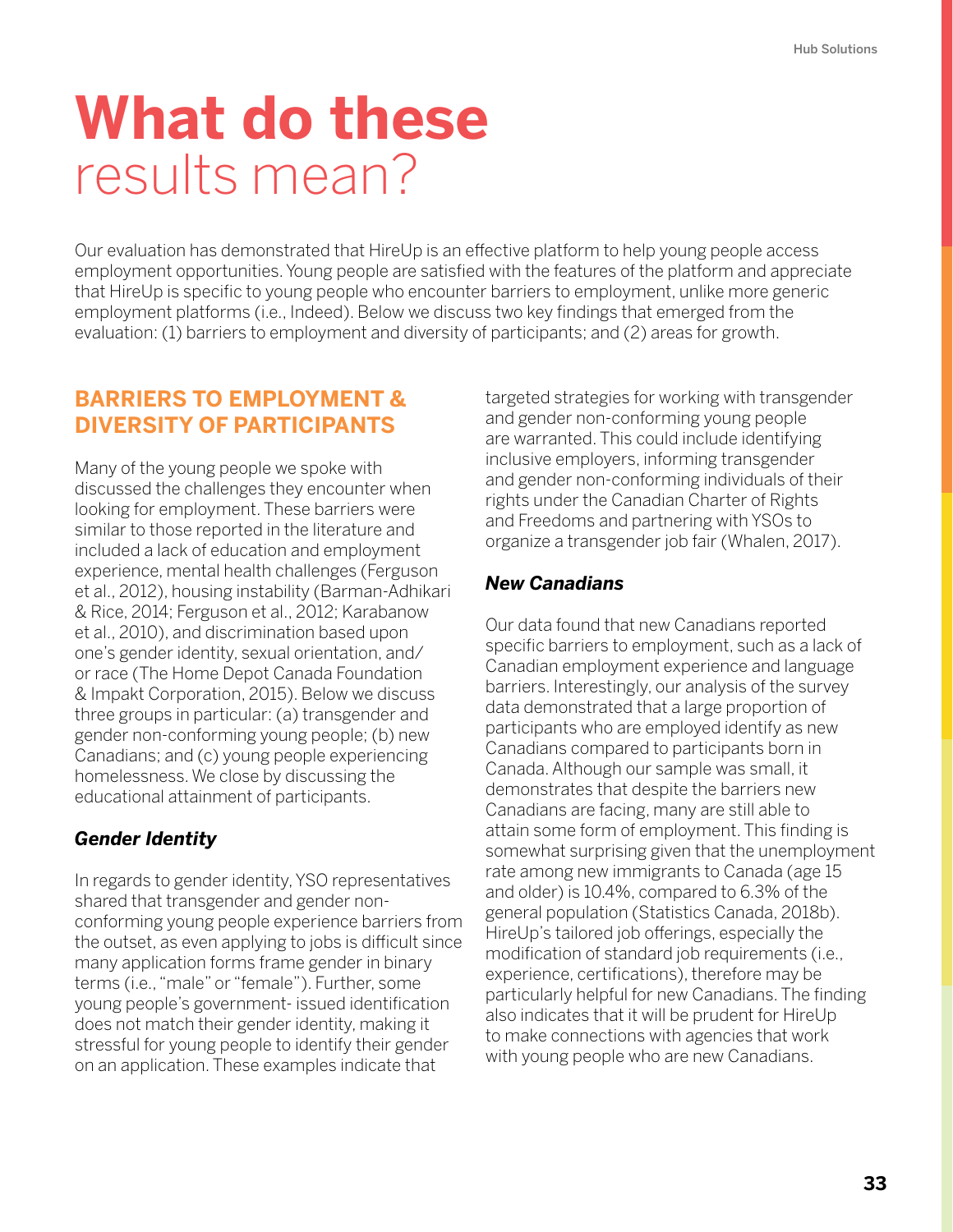### *Young People Experiencing Homelessness*

The survey data confirmed the qualitative accounts that homelessness and housing insecurity area significant barriers to employment for young people. Several survey participants who were currently unemployed reported a current or previous experience of homelessness. It is not a surprising finding, but it provides evidence that further work is needed to support young people who experience homelessness in their search for employment. This will involve continued outreach with HireUp's current YSOs, but could also reflect the need for additional YSOs to be recruited.

### *Educational Attainment*

Interestingly, the educational backgrounds of the survey participants were varied. Many of the survey participants reported that they were currently enrolled in, or had graduated, college or university, while there were also a substantial proportion of young people currently enrolled in high school. These varying education levels provide evidence of the need for HireUp to maintain a broad array of employment opportunities that speak to the various experiences of its users.

### **AREAS FOR GROWTH**

Young people and YSO representatives shared several ways HireUp could be enhanced. Along with increasing the number and type of employment opportunities, young people prioritized being connected to other employment services. It is clear that many young people require supports that extend beyond what an online platform can feasibly offer, which is why the partnerships with YSOs are so important. This may be particularly relevant for post-employment supports, as both young people and YSO representatives stressed the importance of continuing to develop skills while in the job force, such as working effectively with employers and learning from peers.

The participants shared many tangible supports that they would like to see, such as cover letter and resume supports; interview preparation, practice and feedback; information on training/ certifications/licenses needed for specific types of employment (i.e., construction, servers, etc.);

developing and improving communication skills (i.e., how to communicate with employers); access to an employment coach/counsellor for additional supports; and general feedback on submitted applications. These supports are similar to the types of employment supports discussed in the literature (e.g., Barman-Adhikari & Rice, 2014). It should be noted that young people particularly sought out feedback on their employment applications. This is an important finding, as it demonstrates that young people are looking for ways to strengthen their applications and develop mechanisms for self-improvement.

YSO representatives shared that it would be beneficial to incorporate opportunities for feedback from young people and to have employment-based mentorship opportunities. Access to mentors has been substantiated in the literature as a best practice (Youth Employment Task Force, 2017). Therefore, HireUp should consider ways to implement this practice when onboarding new employers.

### *Limitations*

It is important to mention that this evaluation has several limitations. We were unable to connect with employers who are partnered with HireUp. As such, the experiences, successes and challenges of employers working with HireUp were not able to be included in this report. We were unable to access administrative data for this report, presenting a limitation as we were not able to address demographics and other information on the database of young people registered with HireUp. Further, it would have been ideal to conduct interviews with young people pre and postemployment; however, with challenges tracking when a young person received employment, this was not possible. Lastly, we largely spoke with young people who either had not received employment from HireUp or were unsure if they received their current job by applying through HireUp. It would have been ideal if we were able to speak with more people who had received employment through HireUp, as well as employers who had and had not hired from HireUp applicants.

In the proceeding section, we present a series of recommendations for HireUp to sustain and enhance their work.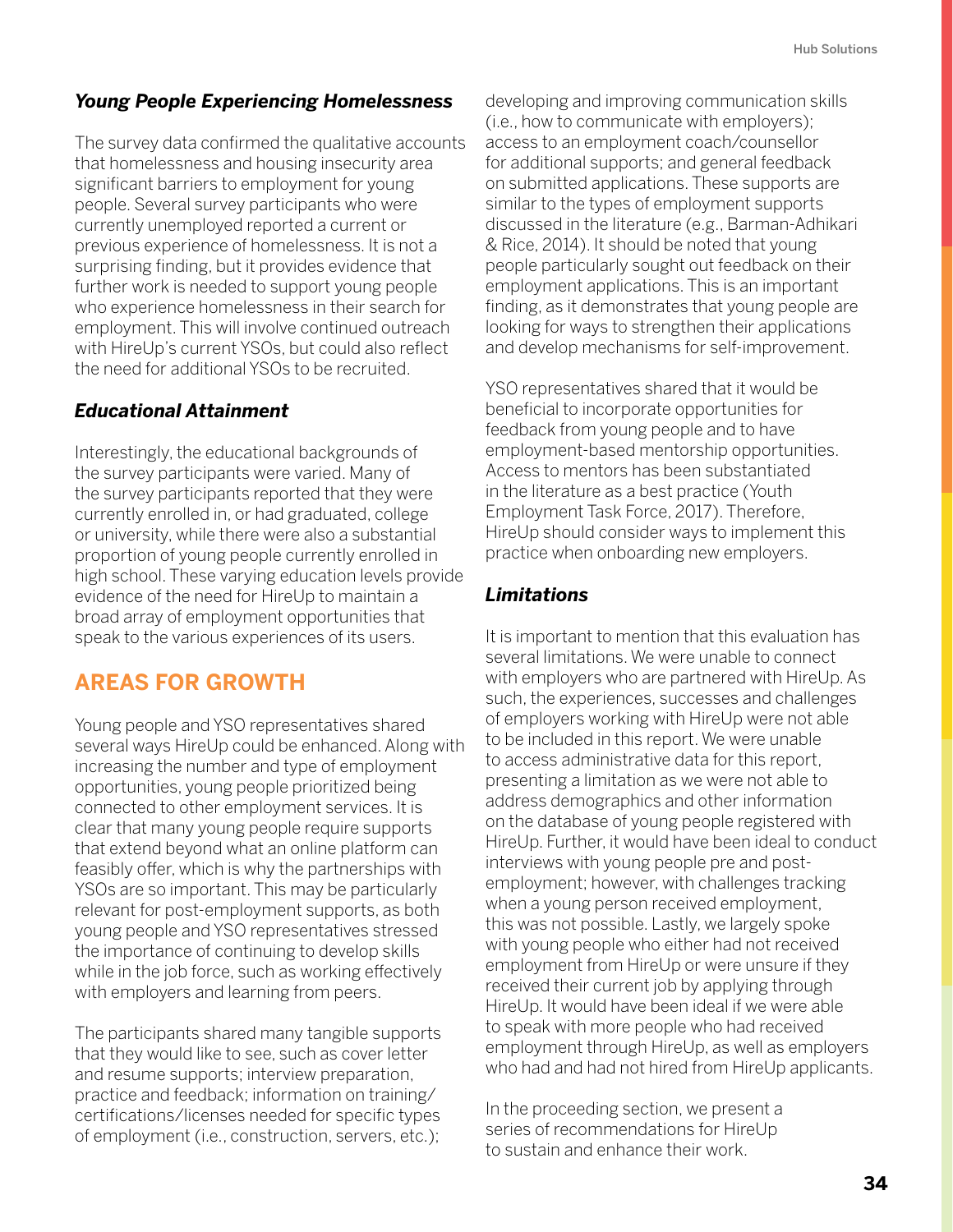### **Recommendations**

The recommendations were derived from the surveys and interviews with young people, the interviews with YSO representatives, and the key informant interviews with HireUp staff. They are focused on five main areas:



### *Data Monitoring and Feedback*

### 1. *Enhance the process of tracking employment outcomes of young people.*

HireUp staff have made great inroads in developing and enhancing their data collection systems; however, much of the data collection is contingent upon employers taking the initiative to report back their numbers to HireUp. As such, it is recommended that HireUp continue to follow-up with employers on a regular basis (e.g., quarterly) to receive information on key indicators, such as the number of hires, tenures of employment, and reasons for dismissal. Targeted recruitment strategies should be developed with employers (i.e., phone-based, web-based, in-person), so as to acquire this important information.

HireUp should also continue to collect administrative data to report on key indicators, such as the demographic characteristics of young people who access their platform, the number of visits to the site, the number of jobs posted, the number of applications submitted, etc.

In considering this recommendation, it is important to note that difficulties in tracking data is a challenge that is not unique to HireUp alone. HireUp staff informed us that they have consulted with other employment platforms and that these platforms also encounter similar challenges in tracking employment outcomes.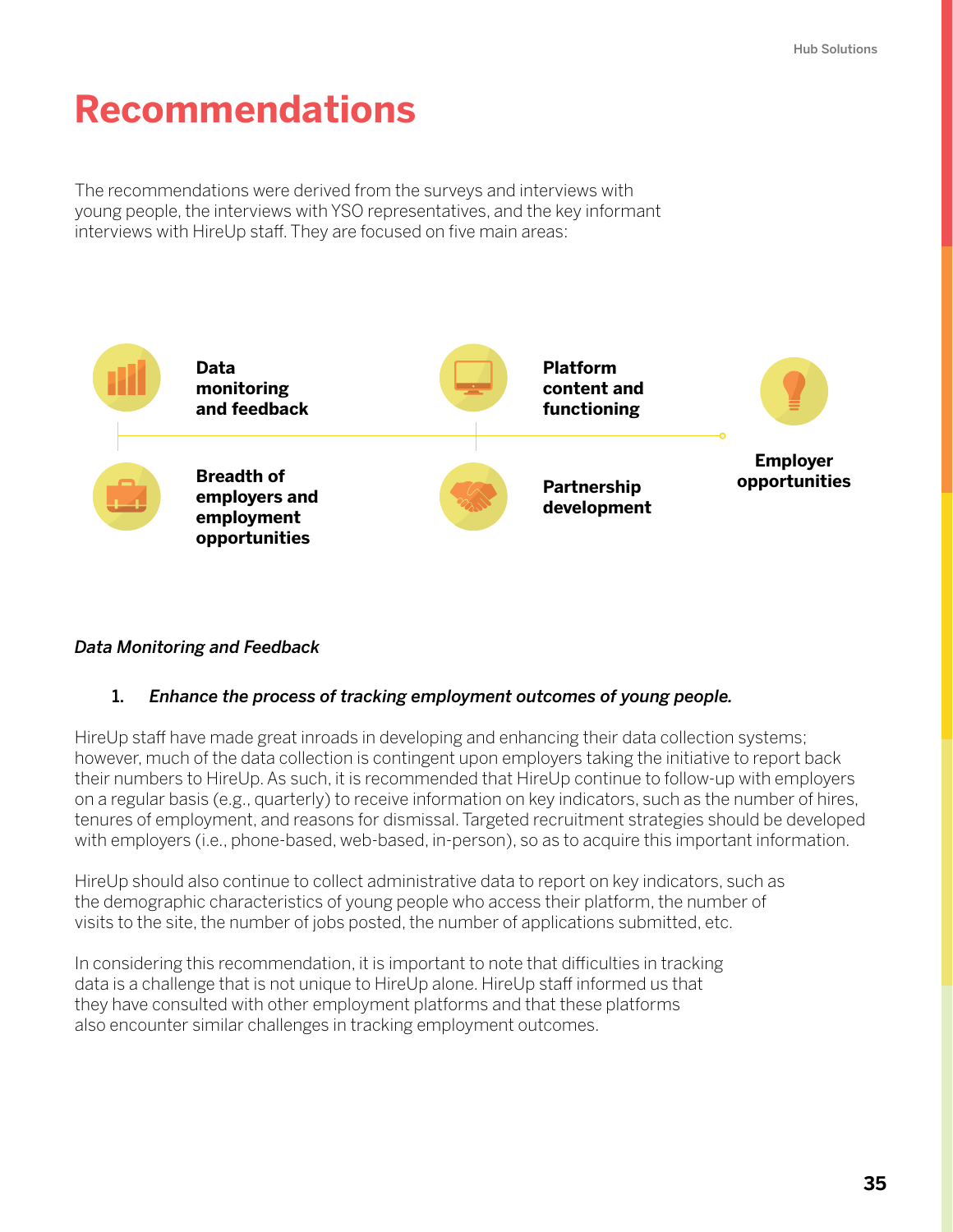### 2. *Acquire regular feedback from young people, YSOs, and employers.*

It will be important for HireUp to continue to assess the level of satisfaction of its intended users – young people, YSOs, and employers. This is particularly important for employers, since we were unable to attain a sufficient number of employers to participate in this evaluation and cannot comment on their satisfaction with the HireUp program.

Acquiring feedback, through surveys and testimonials, will provide HireUp with valuable information to continually improve its process. It will also provide a platform for each group, particularly young people, to voice their opinions and feel heard.

### 3. *Continue research and evaluation activities to monitor the effectiveness and operations of the HireUp platform.*

This evaluation has shed light on the effectiveness and operations of the HireUp platform. It will be important for HireUp to continue their research and evaluation activities, especially with the recent mandate expansion, to examine if the underrepresented groups they are targeting are feeling supported in their employment searches. *Platform Content and Functioning*

### 4. *Enhance the number of employment resources on HireUp's website, particularly focused on pre- and post-employment supports.*

Several young people stated that they would like access to employment-related resources, such as preparing for an interview, resume and cover letter writing, and communicating with employers. This information is readily available on other web-based sources (including the websites of YSOs) but having a central repository for these resources could be beneficial. HireUp could serve as this repository, eliminating the need for young people to seek out information from a variety of sources. HireUp could work with their partner agencies to develop the resources for this repository.

### 5. *Provide assistance for young people while using the platform.*

Several young people stated that they would like to be able to connect with someone if they have questions when using HireUp's platform. HireUp has already started this process, as staff noted that a live chat feature is something they are currently working on. This live chat will offer support to young people, while also serving as a data collection tool.

### 6. *Increase the capacity of HireUp to include accounts for YSOs.*

YSOs are an integral part of HireUp, as they provide essential pre- and post-employment supports to young people. To increase the supports that YSOs can offer, it will be beneficial to provide YSOs with their own accounts on HireUp to allow for the monitoring of their clients in the progression of their employment goals. This could involve the creation of a dashboard where aggregated, real-time data could be displayed that indicates the number of clients from their agency who are accessing HireUp, the types of jobs young people are applying to, and the number of active users of HireUp.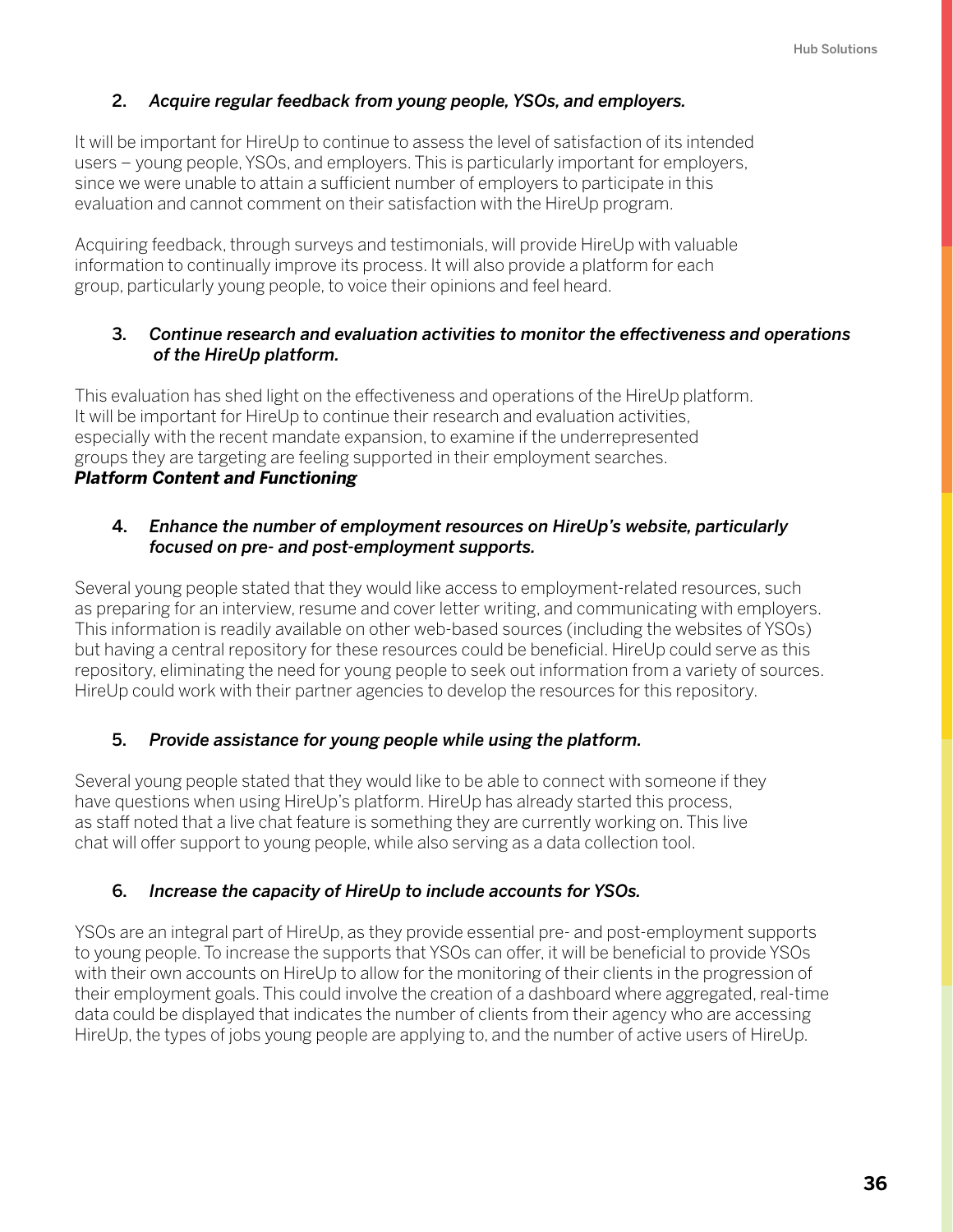This would require the permission of young people, but a monitoring feature would allow YSOs to see where training and education opportunities may exist in their organization. For example, if the majority of young people from an organization are applying to jobs in the technology sector, it would indicate that a YSO should develop or enhance training and education opportunities in this sector.

### *Breadth of Employers and Employment Opportunities*

### 7. *Continue expanding the number of employers and types of employment opportunities.*

HireUp has substantially grown their network of employers over the course of this evaluation. Through targeted engagement, HireUp staff have successfully on boarded a number of large-scale companies. HireUp should continue this engagement and look to increase the types of employment opportunities that are available. As young people who use HireUp are coming from diverse backgrounds, particularly in regards to education, it will be important to include employment opportunities of varying tenures (i.e., part-time, full-time, casual) and skill levels (i.e., entry-level, mid-level).

### *Partnership Development*

### 8. *Continue building partnerships with YSOs who work with young people who experience homelessness. Efforts should be made to enhance relationships with agencies that work with populations such as Indigenous Peoples, LGBTQ+, visible minorities, persons with disabilities, veterans, and young people with mental health and substance use challenges.*

HireUp has undergone significant changes and improvements, not only to its platform, but also its mandate. With the expansion of its mandate, it will be important for HireUp to continue working with YSOs who work with young people who experience homelessness, but also reach out to YSOs that work directly with these underrepresented populations (i.e., Indigenous Peoples, LGBTQ+, visible minorities, persons with disabilities, and veterans) to learn of the unique employment barriers that these populations face. For example, and as demonstrated by the results, new Canadians may require translation support, and transgender and gender non-conforming young people can find application processes to be stigmatizing. As well, we know that young people who experience homelessness are disproportionately impacted by mental health and substance use challenges, and that these challenges are also barriers to employment. Therefore, HireUp should work collaboratively with YSOs to identify solutions to these barriers so as to increase equity in the employment process.

### *Employers*

Although we did not speak directly with employers, YSO representatives and young people provided several suggestions as to how employers can support young people in employment.

### 9. *Employers should develop mentorship programs to support young people in their employment.*

Our literature review demonstrated that mentorship opportunities are one way employers can support young people in their employment and this point was reiterated by YSO representatives. Therefore, employers should provide workplace mentors who will serve as guides and supports for young people. Mentors can help young people navigate successfully through the working environment and provide informal training opportunities.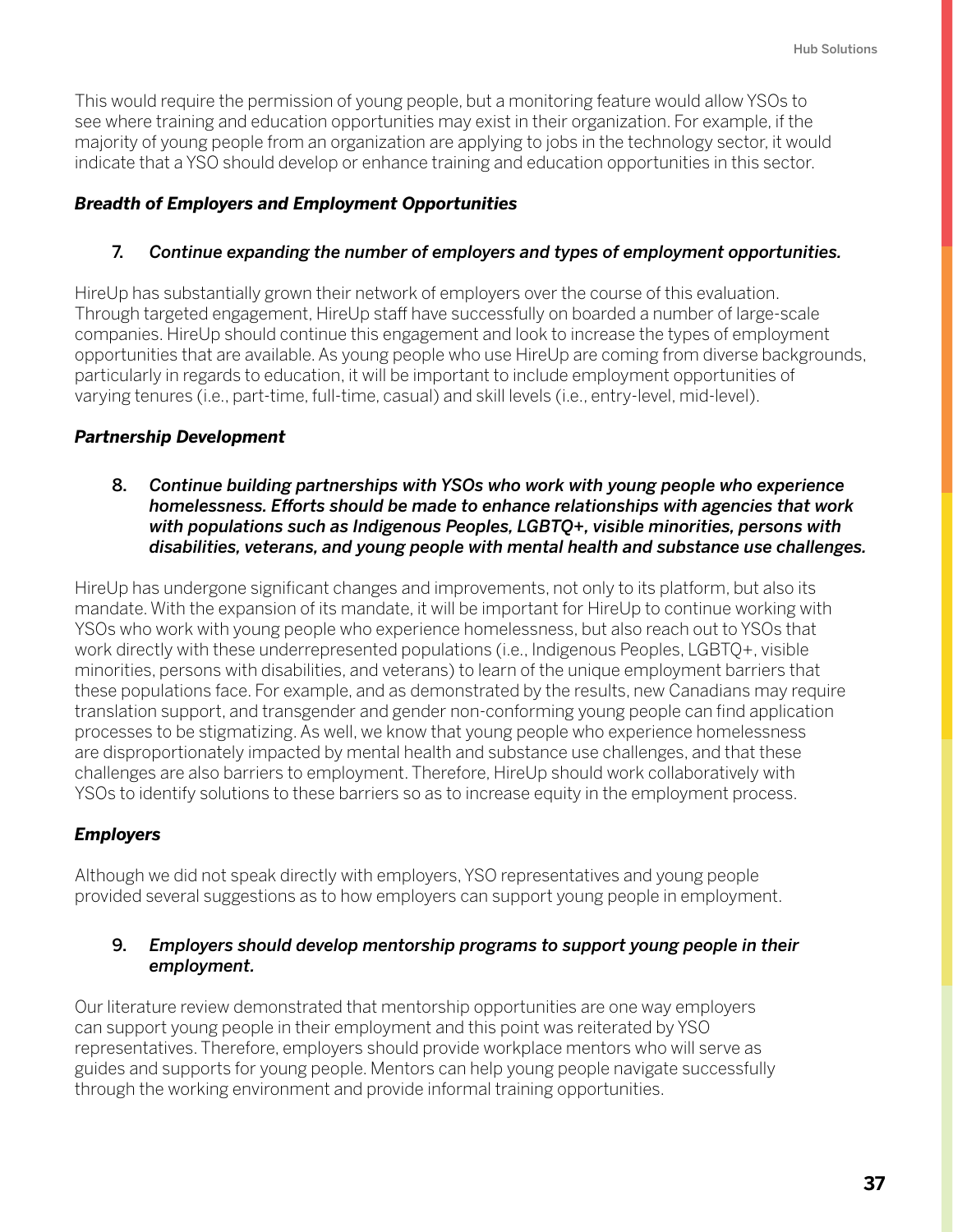### 10. *Employers should engage in open communication with YSOs in identifying and meeting the young person's employment support needs.*

Young people expressed that they are not always comfortable approaching and communicating with their employers. Therefore, it is important for employers to be open to consistent communication with the respective YSOs, in order to identify and meet the unique needs of the young person.

### 11. *Employers should expand training opportunities to include anti-oppression and inclusion workshops to all staff to eliminate barriers (i.e. discrimination) that prevent young people from seeking and maintaining employment.*

If not already part of regular training opportunities, employers should provide periodic workshops on anti-oppression and inclusion. This will help to develop an inclusive work environment that will bring to light issues of discrimination that impact young people with intersecting identities.